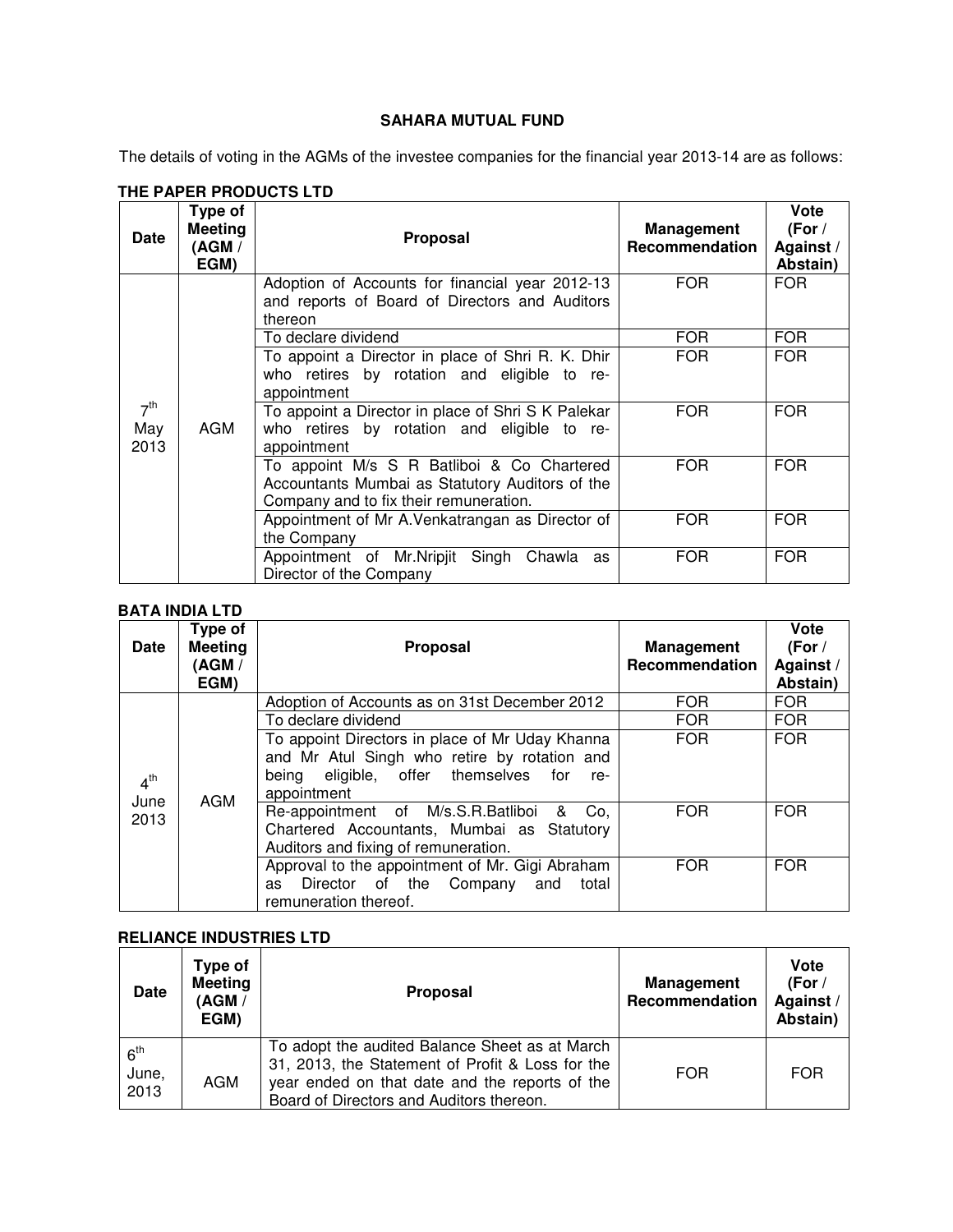| To declare dividend on equity shares                                                                                                                                                                                                                            | <b>FOR</b> | <b>FOR</b> |
|-----------------------------------------------------------------------------------------------------------------------------------------------------------------------------------------------------------------------------------------------------------------|------------|------------|
| To appoint Directors in place of those retiring by<br>rotation.                                                                                                                                                                                                 | <b>FOR</b> | <b>FOR</b> |
| To appoint M/s. Chaturvedi & Shah (Chartered<br>Accountants), M/s. Deloitte, Haskins & Sells<br>(Chartered Accountants) and M/s. Rajendra &<br>Co. (Chartered Accountants) as Auditors on such<br>remuneration as may be fixed by the Board of<br>Directors.    | <b>FOR</b> | <b>FOR</b> |
| To approve the payment of commission not<br>exceeding Rs.5 crore per annum, in addition<br>to the sitting fees, by way of annual payment to<br>the Non - Executive Directors (i.e Directors other<br>than the Managing Director & the Whole-time<br>Directors). | <b>FOR</b> | <b>FOR</b> |

**YES BANK LTD**

| <b>Date</b>     | Type of<br><b>Meeting</b><br>(AGM /<br>EGM) | Proposal                                                                                                                         | <b>Management</b><br>Recommendation | Vote<br>(For /<br>Against /<br>Abstain) |
|-----------------|---------------------------------------------|----------------------------------------------------------------------------------------------------------------------------------|-------------------------------------|-----------------------------------------|
|                 |                                             | Adoption of Accounts for financial year 2012-13<br>and reports of Board of Directors and Auditors<br>thereon                     | <b>FOR</b>                          | <b>FOR</b>                              |
|                 |                                             | Declaration of dividend on equity shares                                                                                         | <b>FOR</b>                          | <b>FOR</b>                              |
|                 | <b>AGM</b>                                  | Retirement by rotation and re-appointment of Mrs.<br>Radha Singh as Director                                                     | <b>FOR</b>                          | <b>FOR</b>                              |
| 8 <sup>th</sup> |                                             | Retirement by rotation and re-appointment of Mr.<br>Ajay Vohra as Director.                                                      | <b>FOR</b>                          | <b>FOR</b>                              |
|                 |                                             | Appointment of M/s. S.R.Batliboi & Co. LLP as<br>Statutory Auditors of the Bank for FY 2013-14<br>and to fix their remuneration. | <b>FOR</b>                          | <b>FOR</b>                              |
| June<br>2013    |                                             | Appointment of Mr. Diwan Arun Nanda as a<br>Director of the Bank                                                                 | <b>FOR</b>                          | <b>FOR</b>                              |
|                 |                                             | Appointment of Mr. Ravish Chopra as a Director<br>of the Bank                                                                    | <b>FOR</b>                          | <b>FOR</b>                              |
|                 |                                             | Appointment of Mr. M. R. Srinivasan as a Director<br>of the Bank                                                                 | <b>FOR</b>                          | <b>FOR</b>                              |
|                 |                                             | Revision in remuneration of Mr. Rana Kapoor,<br>Managing Director and CEO with effect from April<br>1, 2012                      | <b>FOR</b>                          | <b>FOR</b>                              |
|                 |                                             | Approval for raising of additional<br>capital<br>aggregating upto USD 500 million or its Indian<br>Rupee equivalent              | <b>FOR</b>                          | <b>FOR</b>                              |

## **ASIAN PAINTS LTD**

| <b>Date</b>               | Type of<br><b>Meeting</b><br>(AGM /<br>EGM) | <b>Proposal</b>                                                                           | <b>Management</b><br>Recommendation | <b>Vote</b><br>(For $/$<br><b>Against</b><br><b>Abstain</b> |
|---------------------------|---------------------------------------------|-------------------------------------------------------------------------------------------|-------------------------------------|-------------------------------------------------------------|
| $24^{\text{th}}$<br>June, |                                             | Adoption of audited annual accounts of the<br>company for the year ended 31st March, 2013 | <b>FOR</b>                          | <b>FOR</b>                                                  |
| 2013                      | <b>AGM</b>                                  | together with the Reports of the Board of                                                 |                                     |                                                             |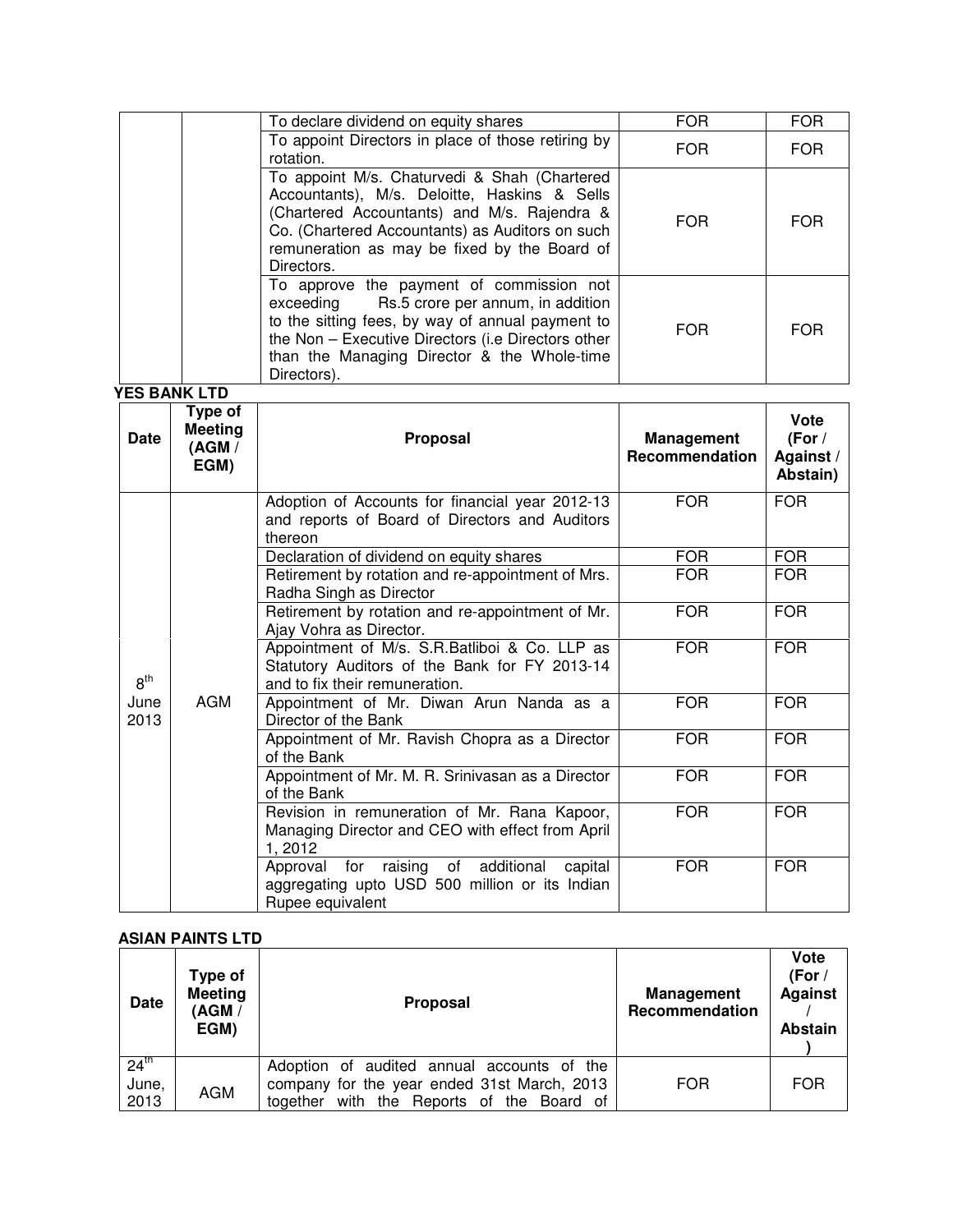| Directors and Auditors thereon.<br>To consider and declare payment of final<br>dividend and confirm the interim dividend of<br>Rs.9.50 (Rupees nine and paise fifty only) per                                                                                   | <b>FOR</b> | <b>FOR</b> |
|-----------------------------------------------------------------------------------------------------------------------------------------------------------------------------------------------------------------------------------------------------------------|------------|------------|
| share declared and paid during the financial year<br>ended 31st March, 2013<br>Re-appointment of Shri Mahendra Choksi as                                                                                                                                        |            |            |
| Director of the company.                                                                                                                                                                                                                                        | <b>FOR</b> | <b>FOR</b> |
| Not to fill the vacancy of Ms. Tarjani Vakil, a<br>Director liable to retire by rotation and does not<br>wish to seek re-appointment                                                                                                                            | <b>FOR</b> | <b>FOR</b> |
| Re-appointment of Shri Mahendra Shah as<br>Director of the company.                                                                                                                                                                                             | <b>FOR</b> | <b>FOR</b> |
| Re-appointment of Shri S.Ramadorai as Director<br>of the company.                                                                                                                                                                                               | <b>FOR</b> | <b>FOR</b> |
| Re-appointment of M/s Shah & Co., Chartered<br>Accountants, and M/s B S R & Associates,<br>Chartered Accountants as Joint<br>Statutory<br>Auditors of the company and to fix their<br>remuneration                                                              | <b>FOR</b> | <b>FOR</b> |
| Appointment of Shri M.K.Sharma as a Director of<br>the company.                                                                                                                                                                                                 | <b>FOR</b> | <b>FOR</b> |
| Revision in remuneration payable to Shri Jalaj<br>Dani (a relative of Company's Directors - Shri<br>Ashwin Dani and Mrs. Ina Dani) holding an office<br>or place of profit in the company, subject to the<br>approval of the Central Government.                | <b>FOR</b> | <b>FOR</b> |
| Revision in remuneration payable to Shri Manish<br>Choksi (a relative of Company's Directors - Shri<br>Ashwin Choksi and Shri Mahendra Choksi)<br>holding an office or place of profit in the<br>company, subject to the approval of the Central<br>Government. | <b>FOR</b> | <b>FOR</b> |
| Appointment of Mr. Vivek Vakil (a relative of<br>Company's Directors - Mr. Abhay Vakil and Mr.<br>Amar Vakil) to hold an office or place of profit in<br>the company as an Executive in the Corporate<br>Finance Department.                                    | <b>FOR</b> | <b>FOR</b> |
| Sub-division of each Equity Share of nominal<br>face value of Rs.10 (Rupees Ten) each fully<br>paid-up, into 10 (ten) Equity Shares of the<br>nominal face value of Re.1 (Rupee One) each<br>fully paid-up.                                                     | <b>FOR</b> | <b>FOR</b> |
| Amendment to the existing Clause V of the<br>Memorandum of Association of the company,<br>subsequent to approval of sub-division of Equity<br>Shares.                                                                                                           | <b>FOR</b> | <b>FOR</b> |
| Amendment to the existing Clause 3 of the<br>of Association of the<br>Articles<br>company,<br>subsequent to approval of sub-division of Equity<br>Shares.                                                                                                       | <b>FOR</b> | <b>FOR</b> |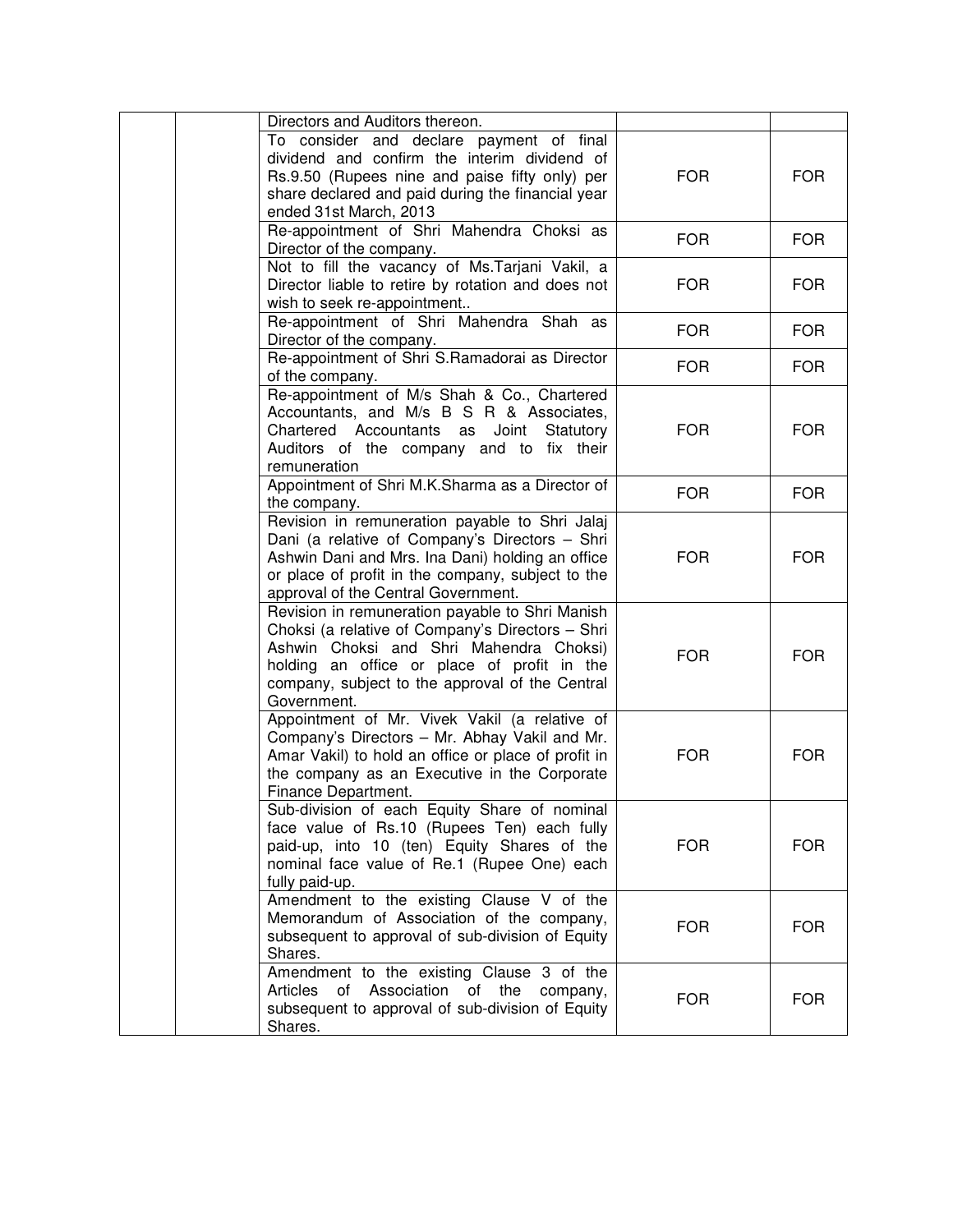### **ING VYSYA BANK LTD**

| <b>Date</b>              | Type of<br><b>Meeting</b><br>(AGM /<br>EGM) | Proposal                                                                                                                                                                                                                          | <b>Management</b><br>Recommendation | Vote<br>(For /<br>Against /<br>Abstain) |
|--------------------------|---------------------------------------------|-----------------------------------------------------------------------------------------------------------------------------------------------------------------------------------------------------------------------------------|-------------------------------------|-----------------------------------------|
|                          |                                             | Adoption of Accounts for financial year 2012-13<br>and reports of Board of Directors and Auditors<br>thereon                                                                                                                      | <b>FOR</b>                          | <b>FOR</b>                              |
|                          |                                             | Declaration of dividend on equity shares                                                                                                                                                                                          | <b>FOR</b>                          | <b>FOR</b>                              |
|                          | <b>AGM</b>                                  | Retirement by rotation and re-appointment of Mrs.<br><b>Richard Coz as Director</b>                                                                                                                                               | <b>FOR</b>                          | <b>FOR</b>                              |
|                          |                                             | Retirement by rotation and re-appointment of Mr.<br>Meleveetil Damodaran as Director.                                                                                                                                             | <b>FOR</b>                          | <b>FOR</b>                              |
|                          |                                             | Retirement by rotation and re-appointment of Mr.<br>Vikram Talwar as Director.                                                                                                                                                    | <b>FOR</b>                          | <b>FOR</b>                              |
| $25^{\text{th}}$<br>June |                                             | Appointment of M/s. B.S.R & Co. as Statutory<br>Auditors of the Bank for FY 2013-14 and to fix<br>their remuneration                                                                                                              | <b>FOR</b>                          | <b>FOR</b>                              |
| 2013                     |                                             | Appointment of Mr. Sanjeev Aga as a Director of<br>the Bank                                                                                                                                                                       | <b>FOR</b>                          | <b>FOR</b>                              |
|                          |                                             | Issuing of ESOS which are convertible to equity<br>to the Directors of the Bank.                                                                                                                                                  | <b>FOR</b>                          | <b>FOR</b>                              |
|                          |                                             | Approval for raising capital by issuing Equity<br>Shares, GDRs or FCCBs or other instruments<br>convertible to equity shares upto 3,00,00,000<br>equity shares or equivalent securities subject to a<br>maximum of Rs. 20,000 mn. | <b>FOR</b>                          | <b>FOR</b>                              |
|                          |                                             | Re-appointment of Mr. Shailendra Bhandari as<br>MD and CEO of ING Vysya Bank Ltd. for a period<br>of 3 yrs w.e.f. August 5, 2012                                                                                                  | <b>FOR</b>                          | <b>FOR</b>                              |

# **CMC LTD**

| <b>Date</b>      | Type of<br><b>Meeting</b><br>(AGM /<br>EGM) | <b>Proposal</b>                                                                                                                       | Management<br>Recommendation | Vote<br>(For $/$<br>Against /<br>Abstain) |
|------------------|---------------------------------------------|---------------------------------------------------------------------------------------------------------------------------------------|------------------------------|-------------------------------------------|
|                  |                                             | Adoption of the audited Statement of Profit and<br>Loss for the year ended on 31 March, 2013 and<br>the Balance Sheet as at that date | FOR.                         | <b>FOR</b>                                |
|                  | AGM                                         | Declaration of dividend for the Financial Year<br>2012-13 on equity shares                                                            | <b>FOR</b>                   | <b>FOR</b>                                |
| $26^{\text{th}}$ |                                             | Reappointment of Mr. S Ramadorai, who retires<br>by rotation and, being eligible, offered himself for<br>re-appointment               | FOR.                         | <b>FOR</b>                                |
| June,<br>2013    |                                             | Reappointment of Ms. Kalpana Morparia, who retires<br>by rotation and, being eligible, offered herself for re-<br>appointment         | <b>FOR</b>                   | <b>FOR</b>                                |
|                  |                                             | Reappointment of Statutory Auditors and to fix their<br>remuneration                                                                  | FOR.                         | FOR.                                      |
|                  |                                             | Appointment of Prof. M S Ananth as a Director of the<br>Company liable to retire by rotation                                          | FOR.                         | <b>FOR</b>                                |
|                  |                                             | Appointment of Mr. Ashok Sinha as a Director of the<br>Company liable to retire by rotation                                           | <b>FOR</b>                   | <b>FOR</b>                                |
|                  |                                             | Re-appointment of Mr. R Ramanan as Managing<br>Director & CEO                                                                         | <b>FOR</b>                   | <b>FOR</b>                                |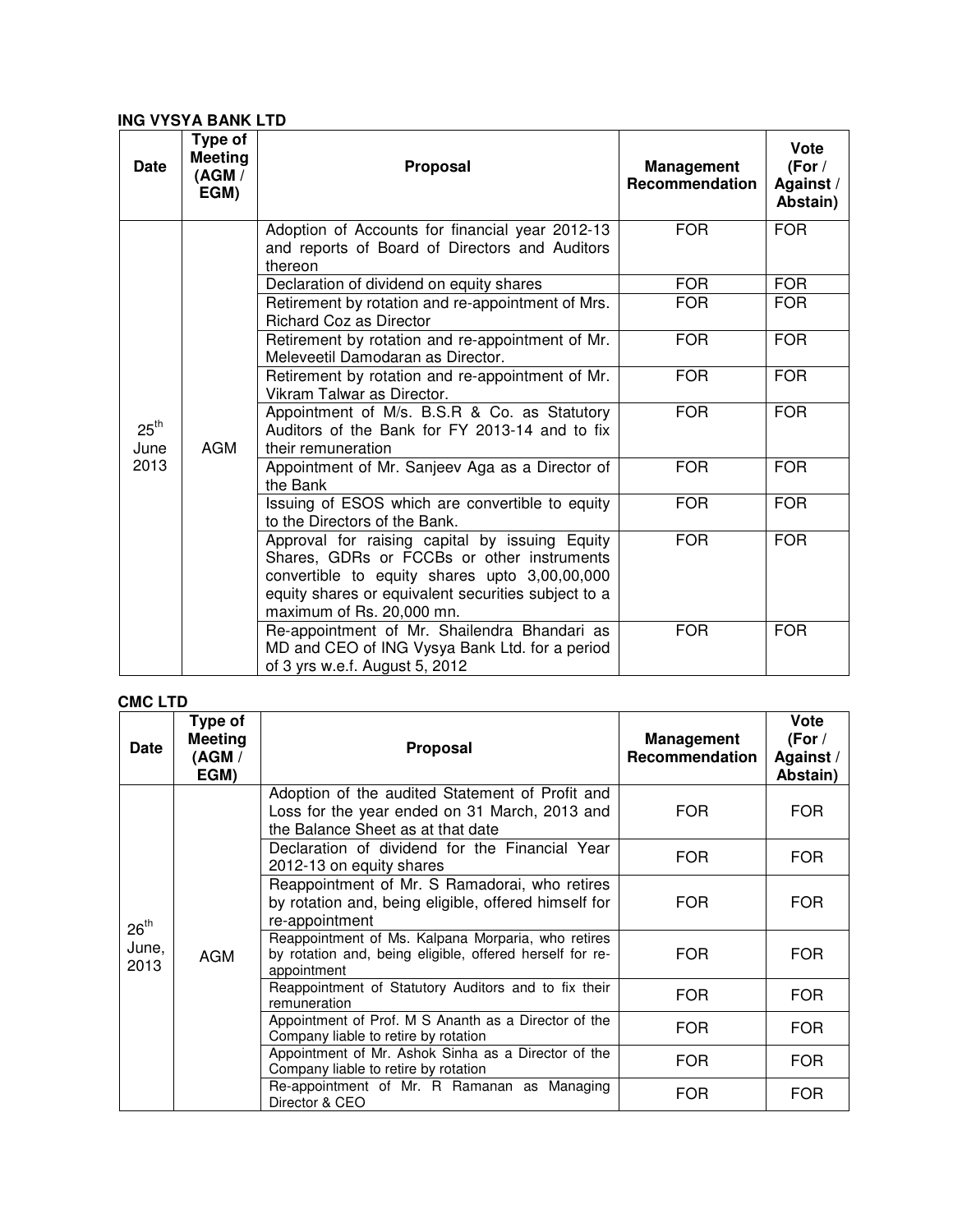### **HDFC BANK LTD**

| <b>Date</b>                      | Type of<br>Meeting<br>(AGM /<br>EGM) | <b>Proposal</b>                                                                                                                              | <b>Management</b><br>Recommendation | Vote<br>(For $/$<br>Against /<br>Abstain) |
|----------------------------------|--------------------------------------|----------------------------------------------------------------------------------------------------------------------------------------------|-------------------------------------|-------------------------------------------|
|                                  |                                      | Adoption of Accounts for financial year 2012-13<br>and reports of Board of Directors and Auditors<br>thereon                                 | <b>FOR</b>                          | <b>FOR</b>                                |
|                                  |                                      | Declaration of dividend on equity shares                                                                                                     | <b>FOR</b>                          | <b>FOR</b>                                |
|                                  | <b>AGM</b>                           | Retirement by rotation and re-appointment of Mr.<br>Bobby Parikh as Director                                                                 | <b>FOR</b>                          | <b>FOR</b>                                |
|                                  |                                      | Retirement by rotation and re-appointment of Mr.<br>A. N. Roy as Director.                                                                   | <b>FOR</b>                          | <b>FOR</b>                                |
| 27 <sup>th</sup><br>June<br>2013 |                                      | Appointment of M/s. B S R & Co. as Auditors of<br>the Bank for FY 2013-14 and to fix their<br>remuneration.                                  | <b>FOR</b>                          | <b>FOR</b>                                |
|                                  |                                      | Retirement by rotation and re-appointment of Mr.<br>Vijay Merchant as Director                                                               | <b>FOR</b>                          | <b>FOR</b>                                |
|                                  |                                      | To grant, offer, issue or allot 10 crore equity stock<br>options to employees/ directors under Employee<br>Stock Option Plan                 | <b>FOR</b>                          | <b>FOR</b>                                |
|                                  |                                      | Reappointment of Mr. Paresh Sukthankar as<br>Executive Director of the Bank for a period of 3<br>years and approval of terms of appointment. | <b>FOR</b>                          | <b>FOR</b>                                |

## **TATA CONSULTANCY SERVICES LTD**

| <b>Date</b>        | Type of<br><b>Meeting</b><br>(AGM /<br>EGM) | Proposal                                                                                                                    | Management<br>Recommendation | Vote<br>(For $/$<br>Against /<br>Abstain) |
|--------------------|---------------------------------------------|-----------------------------------------------------------------------------------------------------------------------------|------------------------------|-------------------------------------------|
|                    |                                             | Adoption of Accounts for financial year 2012-13<br>and reports of Board of Directors and Auditors<br>thereon                | <b>FOR</b>                   | <b>FOR</b>                                |
|                    | <b>AGM</b>                                  | To confirm payment of Interim Dividends and to<br>declare Final Dividend on Equity Shares for the<br>financial year 2012-13 | <b>FOR</b>                   | <b>FOR</b>                                |
|                    |                                             | To declare Dividend on Redeemable Preference<br>Shares for the financial year 2012-13                                       | <b>FOR</b>                   | <b>FOR</b>                                |
|                    |                                             | Re-appointed Dr. Vijay Kelkar as a Director of the<br>company                                                               | <b>FOR</b>                   | <b>FOR</b>                                |
| $28^{th}$<br>June, |                                             | Re-appointed Mr. Ishaat Hussain as a Director of<br>the company                                                             | <b>FOR</b>                   | <b>FOR</b>                                |
| 2013               |                                             | Re-appointed Mr. Aman Mehta as a Director of<br>the company                                                                 | <b>FOR</b>                   | FOR.                                      |
|                    |                                             | Appointment Auditors and<br>fixing of<br>their<br>remuneration                                                              | <b>FOR</b>                   | <b>FOR</b>                                |
|                    |                                             | Revision in terms of remuneration of Mr. N.<br>Chandrasekaran, Chief Executive Officer and<br><b>Managing Director</b>      | <b>FOR</b>                   | <b>FOR</b>                                |
|                    |                                             | Re-appointed Mr. S. Mahalingam as Chief<br>Financial Officer and Executive Director of the<br>Company until his retirement  | <b>FOR</b>                   | <b>FOR</b>                                |
|                    |                                             | Appointment of Branch Auditors                                                                                              | <b>FOR</b>                   | <b>FOR</b>                                |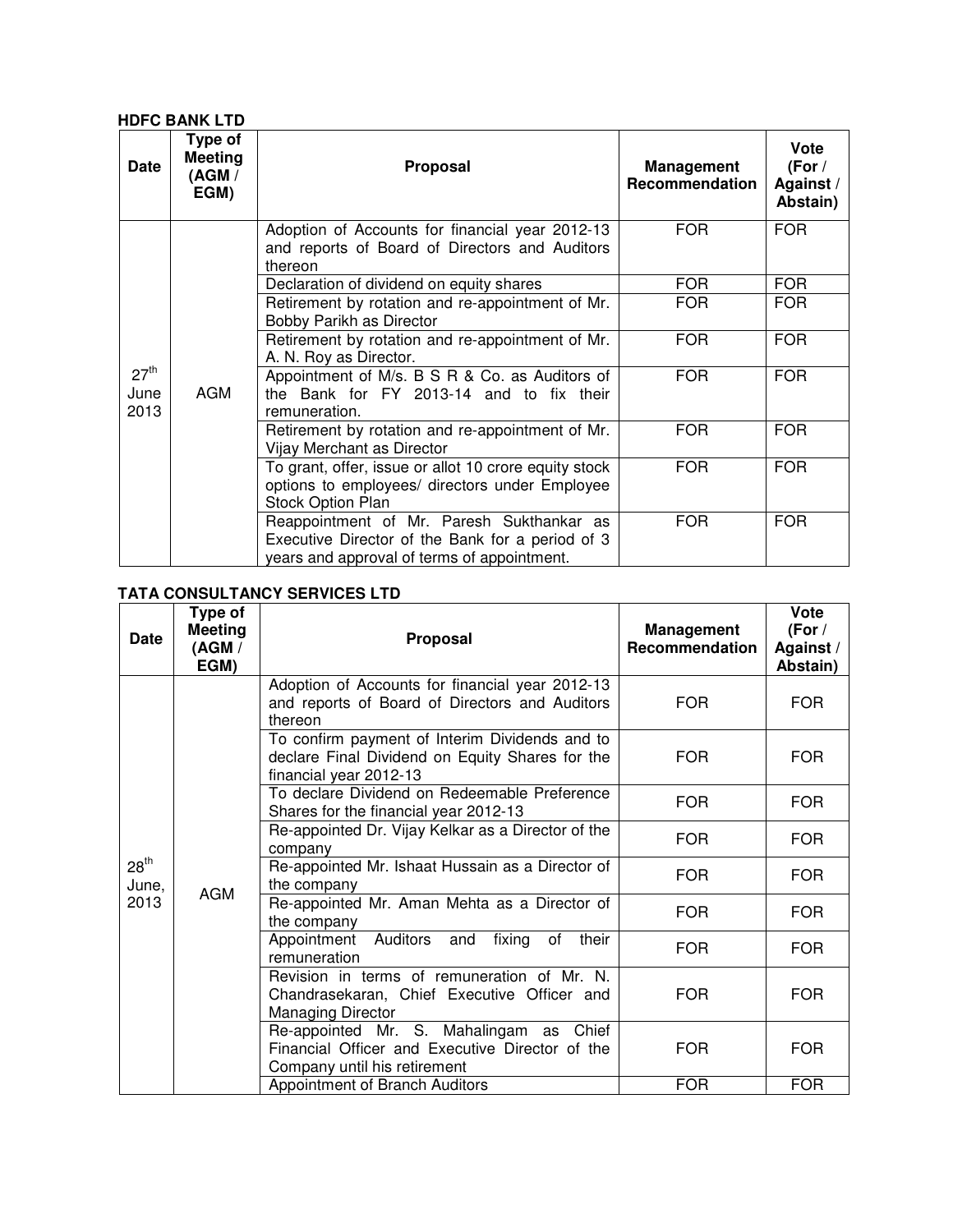### **IndusInd BANK LTD**

| Date             | Type of<br><b>Meeting</b><br>(AGM /<br>EGM) | <b>Proposal</b>                                                                                                   | <b>Management</b><br>Recommendation | <b>Vote</b><br>(For $/$<br>Against /<br>Abstain) |
|------------------|---------------------------------------------|-------------------------------------------------------------------------------------------------------------------|-------------------------------------|--------------------------------------------------|
|                  |                                             | Adoption of Accounts for financial year 2012-13<br>and reports of Board of Directors and Auditors<br>thereon      | <b>FOR</b>                          | FOR.                                             |
|                  |                                             | Declaration of dividend on equity shares                                                                          | <b>FOR</b>                          | <b>FOR</b>                                       |
|                  |                                             | Retirement by rotation and re-appointment of Mr.<br>S. C. Tripathi as Director                                    | FOR.                                | <b>FOR</b>                                       |
| 28 <sup>th</sup> |                                             | Retirement by rotation and re-appointment of Dr.<br>T. T. Ram Mohan as Director.                                  | <b>FOR</b>                          | <b>FOR</b>                                       |
| June<br>2013     | AGM                                         | Appointment of M/s B S R & Co, Chartered<br>Accountants Auditors<br>and<br>fix<br>their<br>to<br>remuneration.    | <b>FOR</b>                          | <b>FOR</b>                                       |
|                  |                                             | Re-Appointment of Mr. R. Seshasayee as Part-<br>Time Chairman and approval of terms of<br>appointment.            | <b>FOR</b>                          | <b>FOR</b>                                       |
|                  |                                             | Re-appointment of Mr. Romesh<br>Sobti<br>as<br>Managing Director and CEO and approval of<br>terms of appointment. | <b>FOR</b>                          | <b>FOR</b>                                       |

### **Shriram Transport Finance Co. Ltd**

| <b>Date</b>     | Type of<br><b>Meeting</b><br>(AGM /<br>EGM) | Proposal                                                                                                                                                                                                                                              | <b>Management</b><br>Recommendation | Vote<br>(For $/$<br><b>Against</b><br>Abstain) |
|-----------------|---------------------------------------------|-------------------------------------------------------------------------------------------------------------------------------------------------------------------------------------------------------------------------------------------------------|-------------------------------------|------------------------------------------------|
|                 |                                             | Adoption of Accounts for financial year 2012-13<br>and reports of Board of Directors and Auditors<br>thereon                                                                                                                                          | <b>FOR</b>                          | <b>FOR</b>                                     |
|                 |                                             | Declaration of dividend on equity shares                                                                                                                                                                                                              | <b>FOR</b>                          | <b>FOR</b>                                     |
|                 |                                             | Retirement by rotation and re-appointment of<br>Mr.S. Lakshminarayanan as Director.                                                                                                                                                                   | <b>FOR</b>                          | <b>FOR</b>                                     |
| $5^{\text{th}}$ | <b>AGM</b>                                  | Appointment of M/s. S. R. Batliboi & Co. LLP<br>Chartered Accountants, Mumbai<br>and<br>M/s.<br>G.D.Apte and Co. Chartered Accountants,<br>Mumbai as joint auditors of the company for the<br>financial year 2013-14 and to fix their<br>remuneration | <b>FOR</b>                          | <b>FOR</b>                                     |
| July<br>2013    |                                             | Retirement by rotation and re-appointment of Mr.<br>R. Sridhar, Mr. Amitabh Chaudhry and Mrs.<br>Kishori Udeshi as Directors.                                                                                                                         | <b>FOR</b>                          | <b>FOR</b>                                     |
|                 |                                             | Enhancement in the borrowing powers of the<br>Board of Directors to Rs.50,000 crores.                                                                                                                                                                 | <b>FOR</b>                          | <b>FOR</b>                                     |
|                 |                                             | Enhancement of limit to create charge/mortgage<br>assets of the company by the Board of Directors<br>to Rs.62,500 crores.                                                                                                                             | <b>FOR</b>                          | <b>FOR</b>                                     |
|                 |                                             | Payment of commission to Non-Executive<br>independent directors for a period of 5 years from<br>1/04/2012                                                                                                                                             | <b>FOR</b>                          | <b>FOR</b>                                     |
|                 |                                             | Alteration in the Articles of Association of the<br>Company                                                                                                                                                                                           | <b>FOR</b>                          | <b>FOR</b>                                     |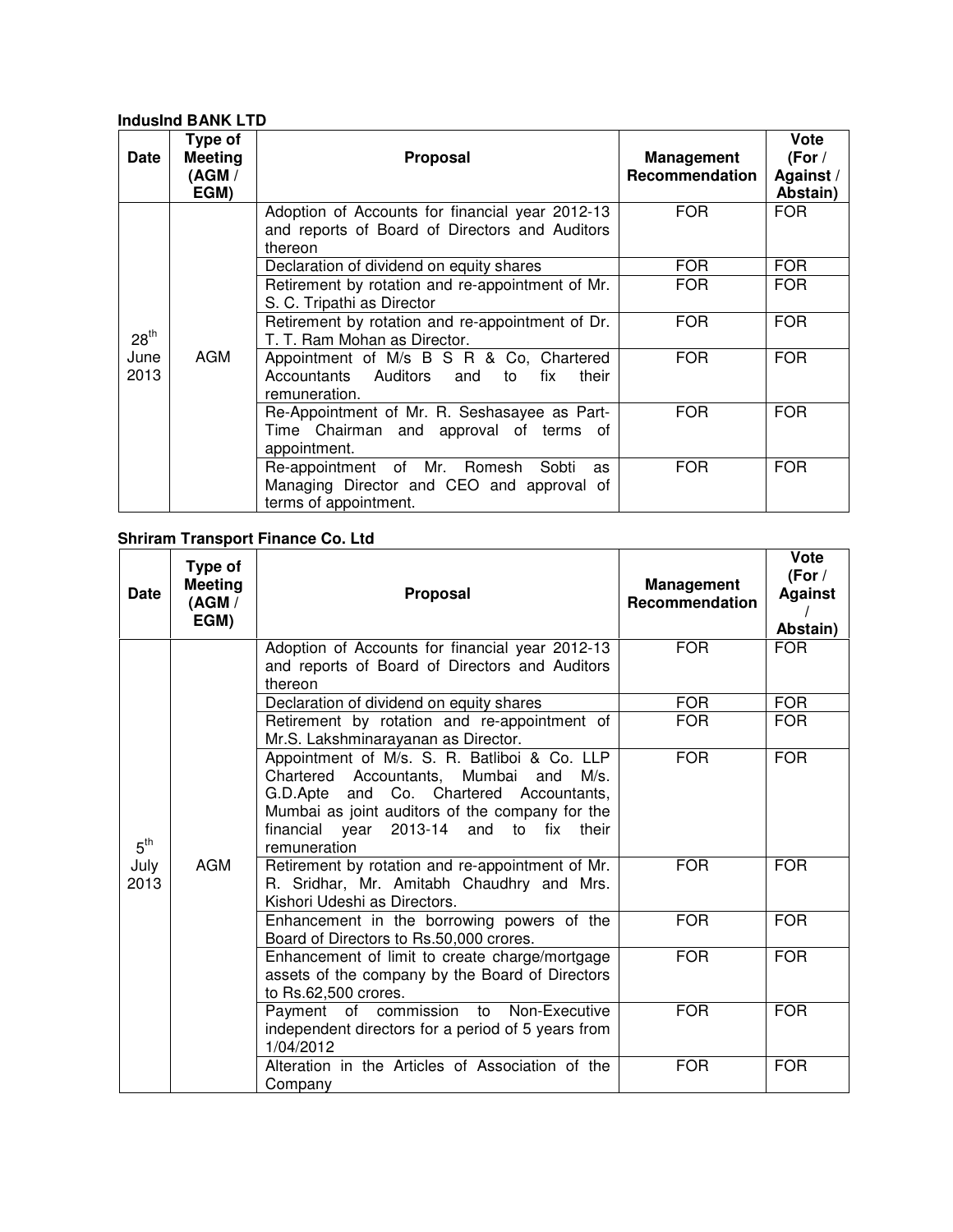### **GRUH FINANCE LTD**

| <b>Date</b>             | Type of<br><b>Meeting</b><br>(AGM /<br>EGM) | <b>Proposal</b>                                                                                                  | Management<br>Recommendation | Vote<br>(For /<br>Against/<br>Abstain) |
|-------------------------|---------------------------------------------|------------------------------------------------------------------------------------------------------------------|------------------------------|----------------------------------------|
|                         | AGM                                         | Adoption of Accounts for financial year 2012-13<br>and reports of Board of Directors and Auditors<br>thereon     | <b>FOR</b>                   | <b>FOR</b>                             |
|                         |                                             | To declare dividend on equity shares                                                                             | <b>FOR</b>                   | <b>FOR</b>                             |
|                         |                                             | Retirement by rotation and re-appointment of Mr.<br>Keki M. Mistry as Director                                   | <b>FOR</b>                   | <b>FOR</b>                             |
| $8^{\text{th}}$<br>July |                                             | Retirement by rotation and re-appointment of Ms.<br>Renu S. Karnad as Director.                                  | <b>FOR</b>                   | <b>FOR</b>                             |
| 2013                    |                                             | Retirement by rotation and re-appointment of Mr.<br>S. G. Mankad as Director.                                    | <b>FOR</b>                   | <b>FOR</b>                             |
|                         |                                             | Re-appointment of Auditors M/s Sorab S<br>Engineer & Co of the Bank and fix their<br>remuneration.               | <b>FOR</b>                   | FOR.                                   |
|                         |                                             | Consideration and approval for increasing the<br>borrowing powers from Rs.6000<br>crores<br>to<br>Rs.9000 crores | <b>FOR</b>                   | <b>FOR</b>                             |

### **TATA GLOBAL BEVERAGES LTD**

| Date          | Type of<br><b>Meeting</b><br>(AGM /<br>EGM) | <b>Proposal</b>                                                                                                                  | <b>Management</b><br>Recommendation | <b>Vote</b><br>(For $/$<br>Against/<br>Abstain) |
|---------------|---------------------------------------------|----------------------------------------------------------------------------------------------------------------------------------|-------------------------------------|-------------------------------------------------|
|               | AGM                                         | Adoption of Accounts for financial year 2012-13<br>and reports of Board of Directors and Auditors<br>thereon                     | <b>FOR</b>                          | <b>FOR</b>                                      |
|               |                                             | To declare dividend on equity shares                                                                                             | <b>FOR</b>                          | <b>FOR</b>                                      |
|               |                                             | Mr. F.K. Kavarana, Mrs. Ranjana Kumar and Mrs.<br>Mallika Srinivasan who retired by rotation and<br>eligible for re-appointment. | <b>FOR</b>                          | <b>FOR</b>                                      |
| $15^{th}$     |                                             | To appoint Auditors and fix their remuneration.                                                                                  | <b>FOR</b>                          | <b>FOR</b>                                      |
| July,<br>2013 |                                             | Appointment of Mr. L. Krishnakumar and Mr. S.<br>Santhanakrishnan as Directors of the company.                                   | <b>FOR</b>                          | <b>FOR</b>                                      |
|               |                                             | Appointment and remuneration of<br>Mr.<br>Krishnakumar as Wholetime Executive Director.                                          | <b>FOR</b>                          | <b>FOR</b>                                      |
|               |                                             | Revision in terms of remuneration of Mr. Harish<br>Bhat, Managing Director of the company.                                       | <b>FOR</b>                          | <b>FOR</b>                                      |
|               |                                             | Revision in terms of remuneration of Mr. Ajoy<br>Misra, Wholetime Executive Director of the<br>company.                          | <b>FOR</b>                          | <b>FOR</b>                                      |

## **Bajaj Finance Ltd**

| <b>Date</b>                      | Type of<br><b>Meeting</b><br>(AGM /<br>EGM) | Proposal                                                                                                     | Management<br>Recommendation | Vote<br>(For /<br>Against/<br>Abstain) |
|----------------------------------|---------------------------------------------|--------------------------------------------------------------------------------------------------------------|------------------------------|----------------------------------------|
| 18 <sup>th</sup><br>July<br>2013 | AGM                                         | Adoption of Accounts for financial year 2012-13<br>and reports of Board of Directors and Auditors<br>thereon | <b>FOR</b>                   | <b>FOR</b>                             |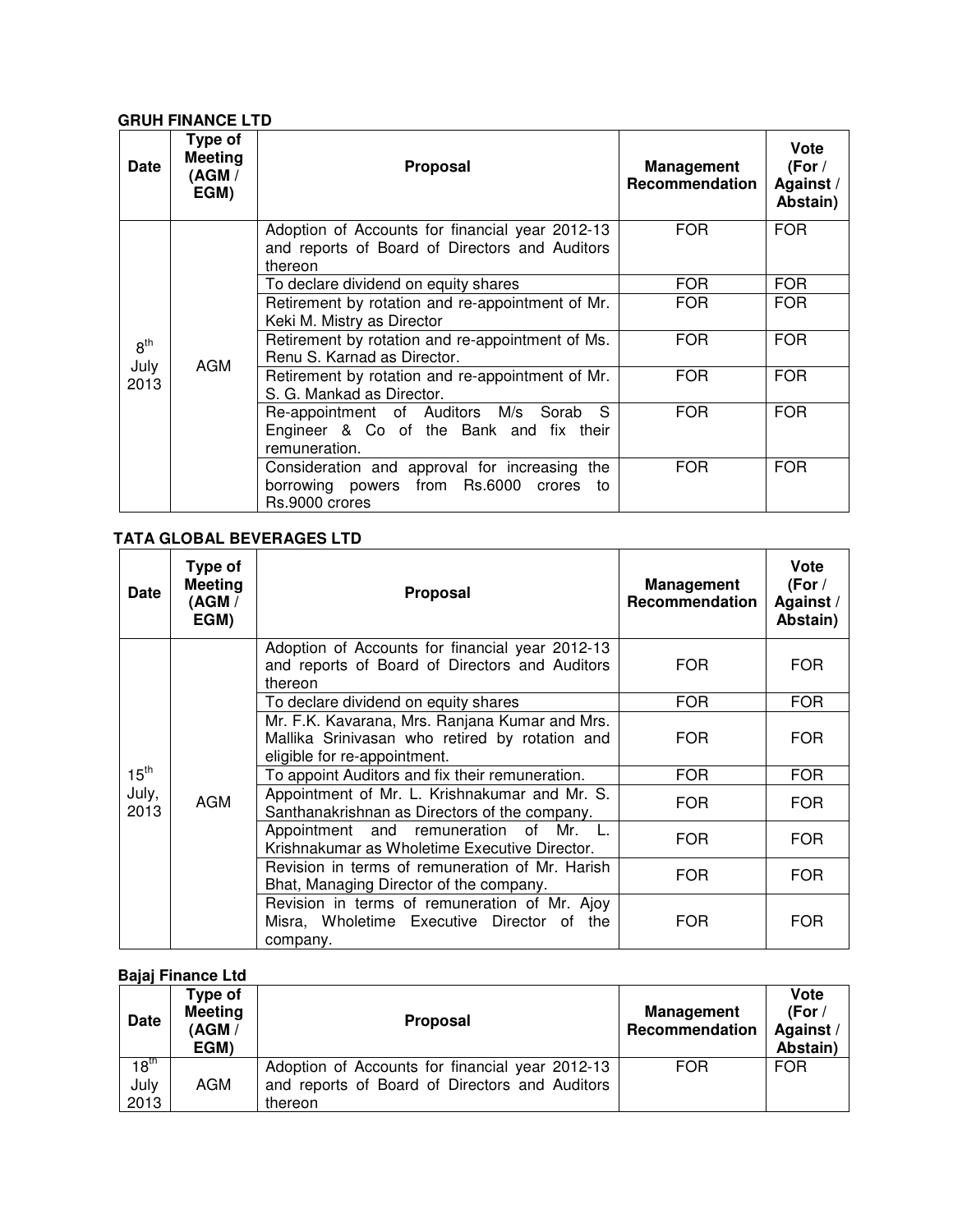| Declaration of dividend on equity shares         | FOR.       | <b>FOR</b> |
|--------------------------------------------------|------------|------------|
| Retirement by rotation and re-appointment of Mr. | <b>FOR</b> | <b>FOR</b> |
| Nanoo Pamnani as Director                        |            |            |
| Retirement by rotation and re-appointment of Mr. | <b>FOR</b> | <b>FOR</b> |
| D. J. Balaji Rao as Director.                    |            |            |
| Retirement by rotation and re-appointment of Mr. | <b>FOR</b> | <b>FOR</b> |
| Dipak Poddar as Director.                        |            |            |
| Re-appointment of M/s Dalal and Shah,            | <b>FOR</b> | <b>FOR</b> |
| Chartered Accountants as Statutory Auditors for  |            |            |
| FY 2013-14 and to fix their remuneration.        |            |            |

### **Bajaj Finserv Ltd**

| <b>Date</b>      | Type of<br><b>Meeting</b><br>(AGM /<br>EGM) | <b>Proposal</b>                                                                                              | <b>Management</b><br>Recommendation | Vote<br>(For /<br>Against /<br>Abstain) |
|------------------|---------------------------------------------|--------------------------------------------------------------------------------------------------------------|-------------------------------------|-----------------------------------------|
|                  | AGM                                         | Adoption of Accounts for financial year 2012-13<br>and reports of Board of Directors and Auditors<br>thereon | <b>FOR</b>                          | FOR.                                    |
| $18^{\text{th}}$ |                                             | Declaration of dividend on equity shares                                                                     | <b>FOR</b>                          | <b>FOR</b>                              |
| July<br>2013     |                                             | Retirement by rotation and re-appointment of Mr.<br>D. J. Balaji Rao as Director.                            | <b>FOR</b>                          | <b>FOR</b>                              |
|                  |                                             | Retirement by rotation and re-appointment of Mr.<br>S H Khan as Director.                                    | <b>FOR</b>                          | <b>FOR</b>                              |
|                  |                                             | Appointment of Auditors for FY2013-14 and fix<br>their remuneration                                          | <b>FOR</b>                          | <b>FOR</b>                              |

### **HDFC LTD**

| Date         | Type of<br><b>Meeting</b><br>(AGM /<br>EGM)                                                                                              | Proposal                                                                                                                                                                                                | <b>Management</b><br>Recommendation | Vote<br>(For /<br>Against/<br>Abstain) |
|--------------|------------------------------------------------------------------------------------------------------------------------------------------|---------------------------------------------------------------------------------------------------------------------------------------------------------------------------------------------------------|-------------------------------------|----------------------------------------|
|              |                                                                                                                                          | Adoption of Accounts for financial year 2012-13<br>and reports of Board of Directors and Auditors<br>thereon                                                                                            | <b>FOR</b>                          | <b>FOR</b>                             |
|              |                                                                                                                                          | Declaration of dividend on equity shares                                                                                                                                                                | <b>FOR</b>                          | <b>FOR</b>                             |
|              |                                                                                                                                          | Retirement by rotation and re-appointment of Mrs.<br>Deepak S. Parekh as Director                                                                                                                       | <b>FOR</b>                          | <b>FOR</b>                             |
|              | Keshub Mahindra as Director.<br>D. M. Sukthankar as Director.<br>AGM<br>Naseer Munjee as Director.<br>to fix their remuneration.<br>time | Retirement by rotation and re-appointment of Mr.                                                                                                                                                        | <b>FOR</b>                          | <b>FOR</b>                             |
| $19^{th}$    |                                                                                                                                          | Retirement by rotation and re-appointment of Mr.                                                                                                                                                        | <b>FOR</b>                          | <b>FOR</b>                             |
| July<br>2013 |                                                                                                                                          | Retirement by rotation and re-appointment of Mr.                                                                                                                                                        | <b>FOR</b>                          | <b>FOR</b>                             |
|              |                                                                                                                                          | Appointment of M/s Deloitte Haskins & Sells,<br>Chartered Accountants as Statutory Auditors and                                                                                                         | <b>FOR</b>                          | <b>FOR</b>                             |
|              |                                                                                                                                          | Appointment of M/s PKF, Chartered Accountants<br>as Branch Auditors and to fix their remuneration.                                                                                                      | <b>FOR</b>                          | <b>FOR</b>                             |
|              |                                                                                                                                          | Approval to the Board to borrow monies in excess<br>of the paid up share capital and free reserves of<br>the Corporation upto an amount not exceeding<br>Rs.3,00,000 crores outstanding at any point in | <b>FOR</b>                          | <b>FOR</b>                             |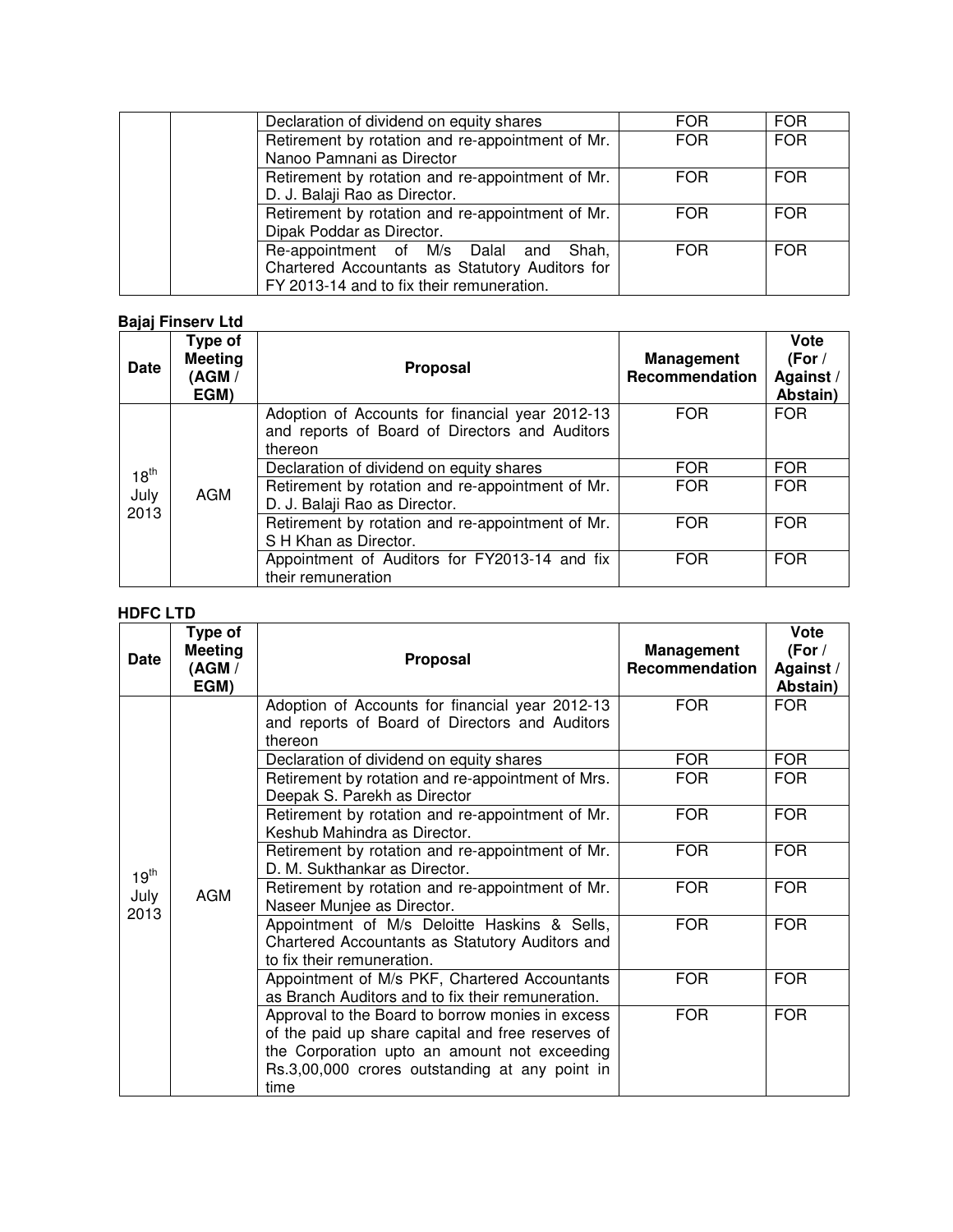### **AXIS BANK LTD**

| <b>Date</b>              | Type of<br><b>Meeting</b><br>(AGM /<br>EGM) | <b>Proposal</b>                                                                                                                                                       | <b>Management</b><br>Recommendation | Vote<br>(For /<br>Against /<br>Abstain) |
|--------------------------|---------------------------------------------|-----------------------------------------------------------------------------------------------------------------------------------------------------------------------|-------------------------------------|-----------------------------------------|
|                          |                                             | Adoption of Accounts for financial year 2012-13<br>and reports of Board of Directors and Auditors<br>thereon                                                          | <b>FOR</b>                          | <b>FOR</b>                              |
|                          |                                             | Retirement by rotation and re-appointment of Mr.<br>S. B. Mathur as Director                                                                                          | <b>FOR</b>                          | <b>FOR</b>                              |
|                          |                                             | Retirement by rotation and re-appointment of Mr.<br>Prasad R. Menon as Director.                                                                                      | <b>FOR</b>                          | <b>FOR</b>                              |
|                          |                                             | Retirement by rotation and re-appointment of Mr.<br>R. N. Bhattacharyya as Director.                                                                                  | <b>FOR</b>                          | <b>FOR</b>                              |
|                          |                                             | Declaration of dividend on equity shares                                                                                                                              | <b>FOR</b>                          | <b>FOR</b>                              |
|                          | <b>AGM</b>                                  | Appointment of M/s Deloitte Haskins & Sells,<br>Chartered Accountants and Statutory , Auditors<br>and fixing their remuneration                                       | <b>FOR</b>                          | <b>FOR</b>                              |
|                          |                                             | To appoint Ms. Ireena Vittal as a Director of the<br><b>Bank</b>                                                                                                      | <b>FOR</b>                          | <b>FOR</b>                              |
| 19 <sup>th</sup><br>July |                                             | To appoint Mr. Rohit Bhagat as a Director of the<br><b>Bank</b>                                                                                                       | <b>FOR</b>                          | <b>FOR</b>                              |
| 2013                     |                                             | To appoint Mr. Sanjiv Misra as a Director of the<br><b>Bank</b>                                                                                                       | <b>FOR</b>                          | <b>FOR</b>                              |
|                          |                                             | Revision in terms and conditions and appointment<br>of Ms. Shikha Sharma, MD and CEO of the bank<br>w.e.f. 01/06/2013                                                 | <b>FOR</b>                          | <b>FOR</b>                              |
|                          |                                             | Revision in terms and conditions and appointment<br>of Mr. Somnath Sengupta as ED of the bank<br>w.e.f. 01/04/2013 or any other date as may be<br>approved by the RBI | <b>FOR</b>                          | <b>FOR</b>                              |
|                          |                                             | Revision in terms and conditions and appointment<br>of Mr. V. Srinivasan as ED of the bank w.e.f.<br>01/04/2013 or any other date as may be<br>approved by the RBI    | <b>FOR</b>                          | <b>FOR</b>                              |
|                          |                                             | To issue, offer and allot additional equity stock<br>options to employees/ directors under Employee<br>Stock Option Plan                                              | <b>FOR</b>                          | <b>FOR</b>                              |

# **PIDILITE INDUSTRIES LTD**

| Date             | Type of<br><b>Meeting</b><br>(AGM /<br>EGM) | <b>Proposal</b>                                                                                                                                                                                 | <b>Management</b><br>Recommendation | <b>Vote</b><br>(For $/$<br>Against/<br>Abstain) |
|------------------|---------------------------------------------|-------------------------------------------------------------------------------------------------------------------------------------------------------------------------------------------------|-------------------------------------|-------------------------------------------------|
| 23 <sup>rd</sup> | AGM                                         | To receive and adopt the Profit and Loss Account<br>for the year ended on 31st March 2013 and the<br>Balance Sheet as at that date together with the<br>Directors' Report and Auditors' Report. | <b>FOR</b>                          | <b>FOR</b>                                      |
| July,            |                                             | To declare Dividend on equity shares.                                                                                                                                                           | <b>FOR</b>                          | <b>FOR</b>                                      |
| 2013             |                                             | To re-appoint Shri Yash Mahajan, Shri N J<br>Jhaveri, Shri S K Parekh and Shri A N. Parekh as<br>Directors, who retire by rotation and being<br>eligible, offers themselves for re-appointment. | <b>FOR</b>                          | <b>FOR</b>                                      |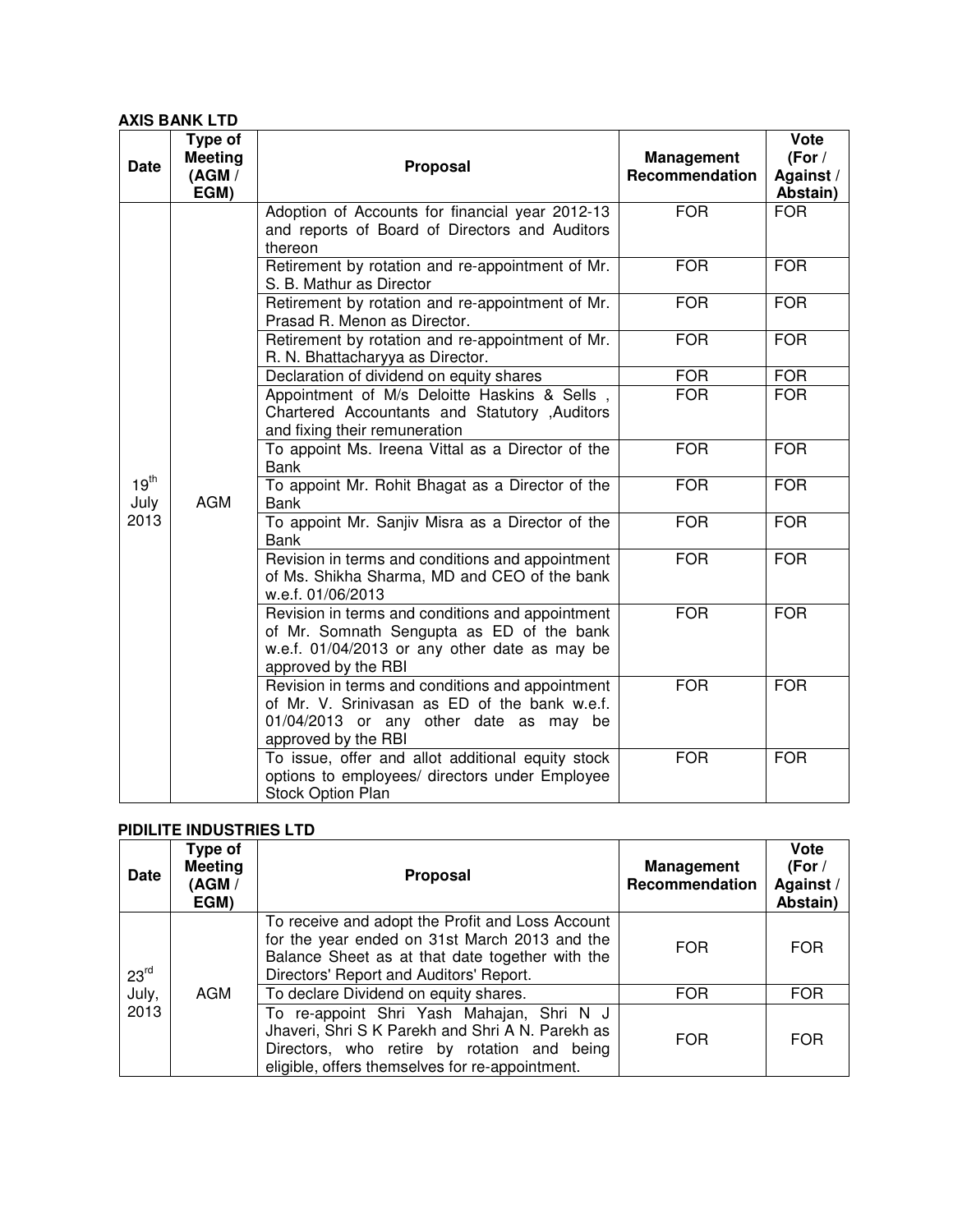|                             | To appoint M/s. Deloitte Haskins & Sells,<br>Statutory Auditors of the Company to hold office<br>from the conclusion of this AGM till the conclusion<br>of next AGM and to fix their remuneration. | <b>FOR</b> | <b>FOR</b> |
|-----------------------------|----------------------------------------------------------------------------------------------------------------------------------------------------------------------------------------------------|------------|------------|
| remuneration to him.        | Re-appointment of Shri M.B.Parekh as Managing<br>Director of the Company for further period of 5<br>years w.e.f from 1st August, 2013 and payment of                                               | <b>FOR</b> | <b>FOR</b> |
| of remuneration to him.     | Re-appointment of Shri A.B.Parekh as a Whole-<br>time Director of the Company for further period of<br>5 years w.e.f from 1st August, 2013 and payment                                             | <b>FOR</b> | <b>FOR</b> |
|                             | Re-appointment of Shri N.K.Parekh as a Joint<br>Managing Director of the Company for further<br>period of 5 years w.e.f from 1st August, 2013 and<br>payment of remuneration to him.               | <b>FOR</b> | <b>FOR</b> |
| commencing 1st April, 2013. | To approve payment of commission upto 1% of<br>the Net Profits of the Company to the Non<br>Executive Directors from a period of 5 years                                                           | <b>FOR</b> | <b>FOR</b> |

# **CAIRN INDIA LTD**

| <b>Date</b>      | Type of<br><b>Meeting</b><br>(AGM /<br>EGM) | Proposal                                                                                                                                                                                                | <b>Management</b><br>Recommendation | Vote<br>(For /<br>Against/<br>Abstain) |
|------------------|---------------------------------------------|---------------------------------------------------------------------------------------------------------------------------------------------------------------------------------------------------------|-------------------------------------|----------------------------------------|
|                  |                                             | To receive and adopt the Profit and Loss Account<br>for the year ended on 31st March 2013 and the<br>audited Balance Sheet as at that date together<br>with the Directors' Report and Auditors' Report. | <b>FOR</b>                          | <b>FOR</b>                             |
|                  | <b>AGM</b>                                  | To confirm declaration & payment of Interim<br>Dividend for the year 2012-13 and to declare final<br>dividend for the year ended 31 <sup>st</sup> March, 2013                                           | <b>FOR</b>                          | FOR                                    |
| $24^{\text{th}}$ |                                             | Appointment of Mr. Naresh Chandra, Director,<br>who retires by rotation & is eligible for re-<br>appointment                                                                                            | <b>FOR</b>                          | <b>FOR</b>                             |
| July,<br>2013    |                                             | Appointment of Mr. Edward T. Story, Director,<br>who retires by rotation & is eligible for re-<br>appointment                                                                                           | <b>FOR</b>                          | <b>FOR</b>                             |
|                  |                                             | Appointment of S.R. Batliboi & Co. LLP,<br>Chartered Accountants, as Statuatory Auditors of<br>the Company & to fix their remuneration                                                                  | <b>FOR</b>                          | <b>FOR</b>                             |
|                  |                                             | Appointment of Mr. P. Elango, as a Whole Time<br>Director, and of the company, whose term of<br>office shall be liable to retirement by rotation and<br>approval of terms of appointment                | <b>FOR</b>                          | <b>FOR</b>                             |

### **ATUL LTD**

| <b>Date</b>                       | Type of<br><b>Meeting</b><br>(AGM /<br>EGM) | <b>Proposal</b>                                                                                                                                     | <b>Management</b><br>Recommendation | Vote<br>(For $/$<br>Against/<br>Abstain) |
|-----------------------------------|---------------------------------------------|-----------------------------------------------------------------------------------------------------------------------------------------------------|-------------------------------------|------------------------------------------|
| 26 <sup>th</sup><br>July,<br>2013 | <b>AGM</b>                                  | To receive and adopt the Profit and Loss Account<br>for the year ended on 31st March 2013 and the<br>audited Balance Sheet as at that date together | <b>FOR</b>                          | <b>FOR</b>                               |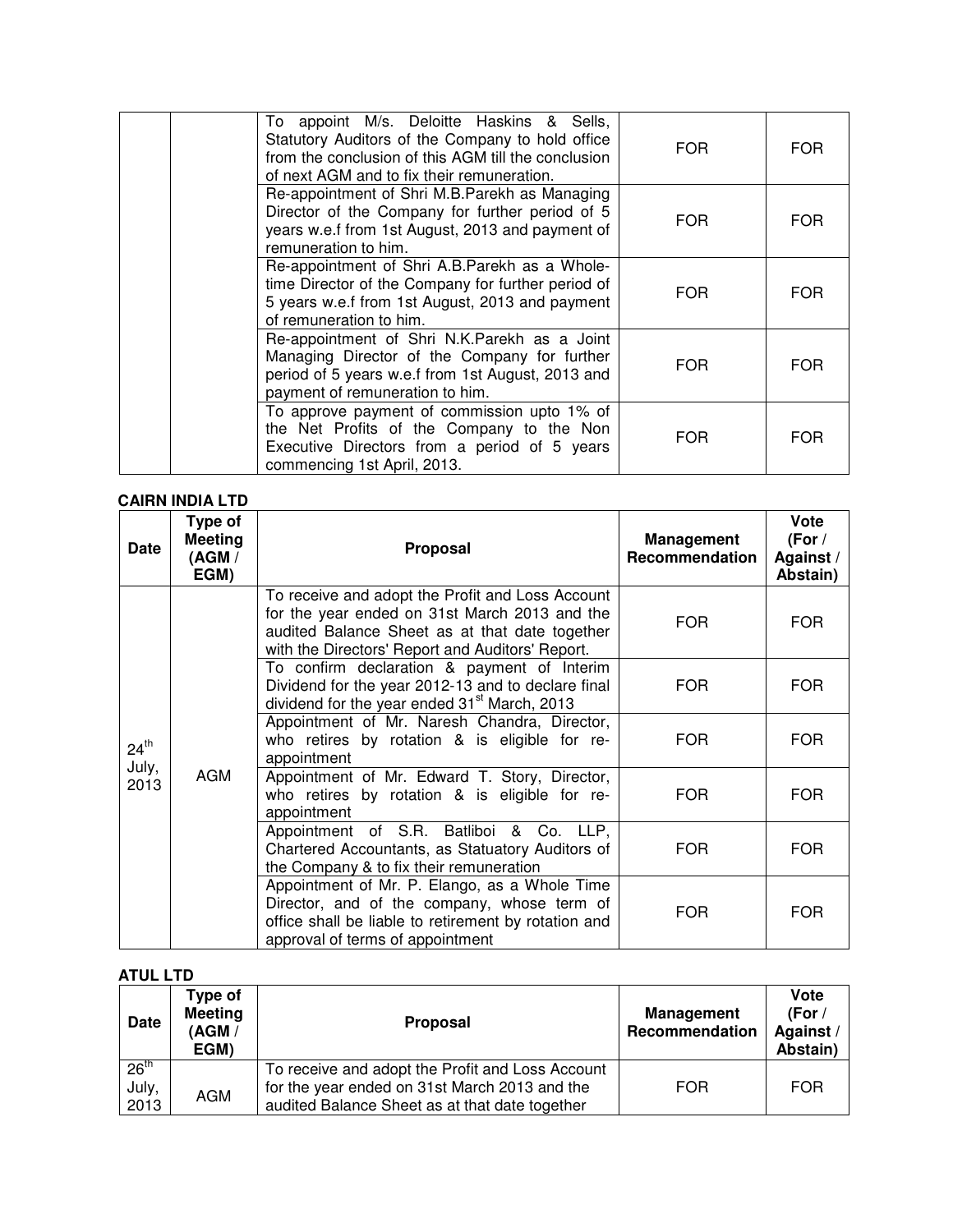| with the Directors' Report and Auditors' Report.                                                                                                |            |            |
|-------------------------------------------------------------------------------------------------------------------------------------------------|------------|------------|
| To declaration dividend on equity shares                                                                                                        | <b>FOR</b> | <b>FOR</b> |
| Reappointment of Dr. S. S. Baijal as a Director                                                                                                 | <b>FOR</b> | <b>FOR</b> |
| Reappointment of Mr. S. M. Datta as a Director                                                                                                  | <b>FOR</b> | <b>FOR</b> |
| Reappointment of Mr. V. S. Ranjan as a Director                                                                                                 | <b>FOR</b> | <b>FOR</b> |
| Appointment of Dalal & Shah as Statutory                                                                                                        | <b>FOR</b> | <b>FOR</b> |
| Auditors and fix their remuneration                                                                                                             |            |            |
| Appointment of Mr. R. A. Shah as Director                                                                                                       | <b>FOR</b> | <b>FOR</b> |
| Payment of remuneration by way of commission<br>over & above sitting fees up to 1 % of Net Profits<br>to Non-executive Directors of the Company | <b>FOR</b> | <b>FOR</b> |
| Re-appointment of Mr. S. S. Lalbhai as Chairman<br>& Managing Director with effect from July 1, 2014.                                           | <b>FOR</b> | <b>FOR</b> |

## **AGRO TECH FOODS LTD**

| <b>Date</b>        | Type of<br><b>Meeting</b><br>(AGM /<br>EGM)                                                                                                                                                                                                                                                                                                                                                                                                                                                                                                                                                                                                                                                                                                                                                                                                                   | Proposal                                                                                                                                                                                                                   | <b>Management</b><br>Recommendation | <b>Vote</b><br>(For $/$<br>Against/<br>Abstain) |
|--------------------|---------------------------------------------------------------------------------------------------------------------------------------------------------------------------------------------------------------------------------------------------------------------------------------------------------------------------------------------------------------------------------------------------------------------------------------------------------------------------------------------------------------------------------------------------------------------------------------------------------------------------------------------------------------------------------------------------------------------------------------------------------------------------------------------------------------------------------------------------------------|----------------------------------------------------------------------------------------------------------------------------------------------------------------------------------------------------------------------------|-------------------------------------|-------------------------------------------------|
|                    |                                                                                                                                                                                                                                                                                                                                                                                                                                                                                                                                                                                                                                                                                                                                                                                                                                                               | To receive, consider and adopt the Balance<br>Sheet as at 31 <sup>st</sup> March, 2013 and the Statement<br>of Profit and Loss for the year ended on that date<br>and the Report of the Directors and Auditors<br>thereon. | <b>FOR</b>                          | <b>FOR</b>                                      |
|                    |                                                                                                                                                                                                                                                                                                                                                                                                                                                                                                                                                                                                                                                                                                                                                                                                                                                               | To declare dividend for the financial year ended<br>31st March, 2013.                                                                                                                                                      | <b>FOR</b>                          | <b>FOR</b>                                      |
|                    | To appoint a Director in place of Mr. Michael D<br>Walter, who retires by rotation and, being eligible,<br>offers himself for reappointment.<br>To appoint a Director in place of Mr. Arun<br>Bewoor, who retires by rotation and, being<br>eligible, offers himself for reappointment.<br><b>AGM</b><br>To appoint Auditors M/s.B S R and Co, Chartered<br>Accountants and to fix their remuneration.<br>To appoint Mr. William Lyon Hutton, as Director of<br>the Company.<br>To approve Re-appointment of Dr. Pradip Ghosh<br>Chaudhuri as a Whole Time Director as per terms<br>of appointment.<br>To accord and consent for withdrawal of the<br>approval granted by the Members vide resolution<br>dated $10^{\text{m}}$ June, 2013 passed by way of postal<br>ballot, to buy back 1,000,000 fully paid up equity<br>shares through tender offer route. | <b>FOR</b>                                                                                                                                                                                                                 | <b>FOR</b>                          |                                                 |
| $26^{th}$<br>July, |                                                                                                                                                                                                                                                                                                                                                                                                                                                                                                                                                                                                                                                                                                                                                                                                                                                               |                                                                                                                                                                                                                            | <b>FOR</b>                          | <b>FOR</b>                                      |
| 2013               |                                                                                                                                                                                                                                                                                                                                                                                                                                                                                                                                                                                                                                                                                                                                                                                                                                                               |                                                                                                                                                                                                                            | <b>FOR</b>                          | FOR.                                            |
|                    |                                                                                                                                                                                                                                                                                                                                                                                                                                                                                                                                                                                                                                                                                                                                                                                                                                                               |                                                                                                                                                                                                                            | <b>FOR</b>                          | <b>FOR</b>                                      |
|                    |                                                                                                                                                                                                                                                                                                                                                                                                                                                                                                                                                                                                                                                                                                                                                                                                                                                               | <b>FOR</b>                                                                                                                                                                                                                 | <b>FOR</b>                          |                                                 |
|                    |                                                                                                                                                                                                                                                                                                                                                                                                                                                                                                                                                                                                                                                                                                                                                                                                                                                               |                                                                                                                                                                                                                            | <b>FOR</b>                          | <b>FOR</b>                                      |

## **CESC LTD**

| Date             | Type of<br><b>Meeting</b><br>(AGM /<br>EGM) | <b>Proposal</b>                                  | <b>Management</b><br>Recommendation | Vote<br>(For /<br><b>Against</b><br>Abstain) |
|------------------|---------------------------------------------|--------------------------------------------------|-------------------------------------|----------------------------------------------|
| 26 <sup>th</sup> | AGM                                         | Consider and adopt the Profit & Loss Account for | FOR                                 | <b>FOR</b>                                   |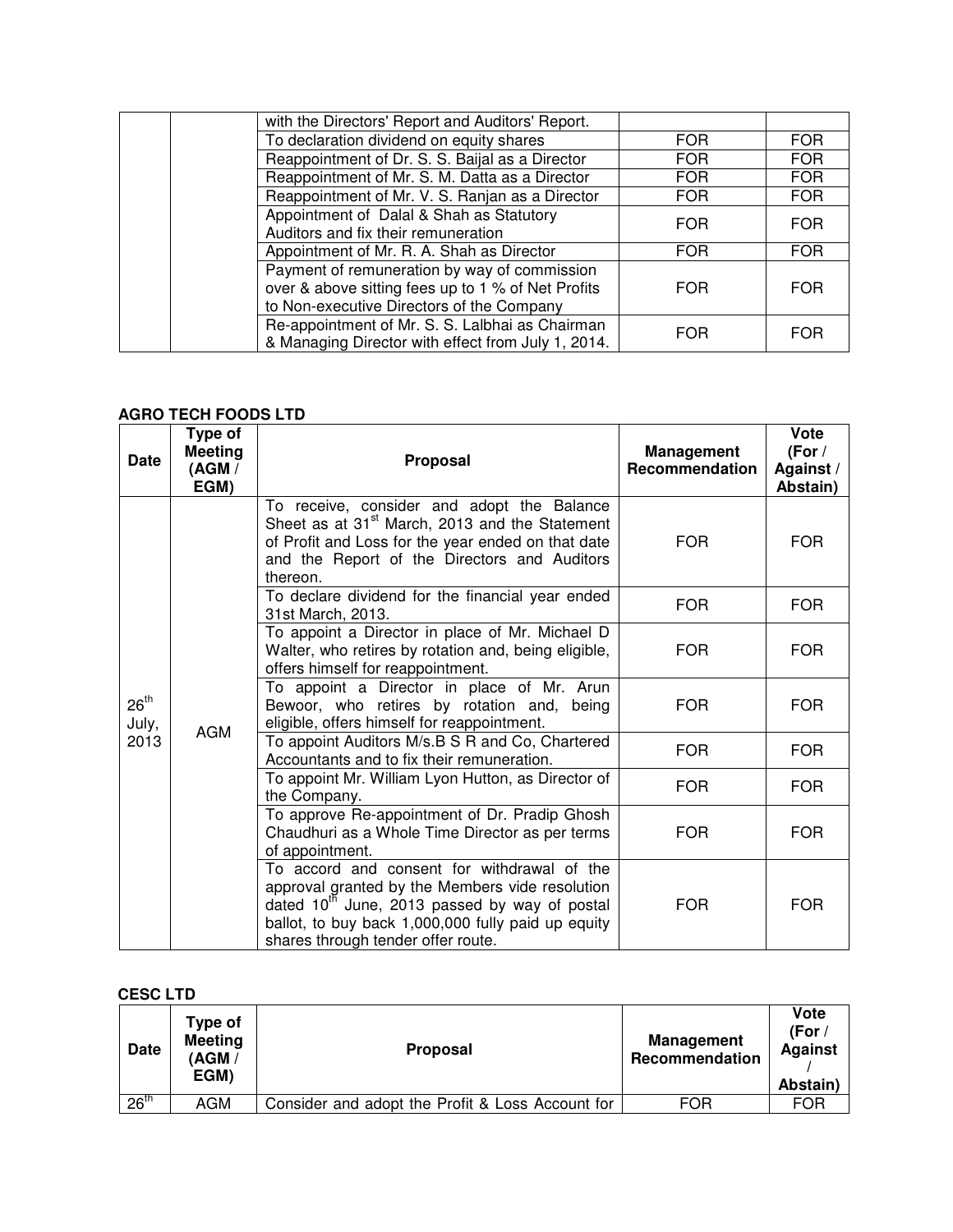| July,<br>2013 | the year ended 31 March 2013, the Balance Sheet<br>as at that date and the Reports of the Directors<br>and the Auditors thereon.                                                                                                                                                              |            |            |
|---------------|-----------------------------------------------------------------------------------------------------------------------------------------------------------------------------------------------------------------------------------------------------------------------------------------------|------------|------------|
|               | To declare Dividend                                                                                                                                                                                                                                                                           | <b>FOR</b> | <b>FOR</b> |
|               | To appoint a Director in place of Mr. B. M Khaitan<br>who retires by rotation and, being eligible, offers<br>himself for reappointment.                                                                                                                                                       | <b>FOR</b> | <b>FOR</b> |
|               | To appoint a Director in place of Mr. P.K Khaitan<br>who retires by rotation and, being eligible, offers<br>himself for reappointment.                                                                                                                                                        | <b>FOR</b> | FOR.       |
|               | To appoint Auditors M/s Lovelock and Lewis and<br>to fix their remuneration                                                                                                                                                                                                                   | <b>FOR</b> | <b>FOR</b> |
|               | To consider to accord to the Board of Directors to<br>mortgage, charge and/or otherwise encumber all<br>or any of the properties of the Company, whether<br>immovable or movable and whether present or<br>future and wheresoever the same may be<br>situated,                                | <b>FOR</b> | <b>FOR</b> |
|               | To appoint Mr Aniruddha Basu as Director of the<br>Company                                                                                                                                                                                                                                    | <b>FOR</b> | <b>FOR</b> |
|               | Approval to the appointment of and<br>the<br>remuneration payable to Mr. Aniruddha Basu as<br>Whole time Director of the Company and as<br>Managing Director of the Company as per terms<br>and conditions thereof.                                                                           | <b>FOR</b> | <b>FOR</b> |
|               | To accord payment of commission to Directors<br>who are neither in the whole time employment of<br>the Company nor its managing director provided<br>that the total commission paid to all of such<br>directors together shall not exceed three per cent<br>of the net profits of the Company | <b>FOR</b> | <b>FOR</b> |
|               | To delist equity shares of the Company from<br>London Stock Exchange from such date as the<br>Board or any Committee constituted by the Board<br>('the Committee') may decide.                                                                                                                | <b>FOR</b> | <b>FOR</b> |

## **COLGATE – PALMOLIVE (INDIA) LTD**

| Date                              | Type of<br><b>Meeting</b><br>(AGM /<br>EGM) | <b>Proposal</b>                                                                                                                                                                                                            | <b>Management</b><br>Recommendation | Vote<br>(For /<br>Against/<br>Abstain) |
|-----------------------------------|---------------------------------------------|----------------------------------------------------------------------------------------------------------------------------------------------------------------------------------------------------------------------------|-------------------------------------|----------------------------------------|
| 29 <sup>th</sup><br>July,<br>2013 |                                             | To receive, consider and adopt the Balance<br>Sheet as at 31 <sup>st</sup> March, 2013 and the Statement<br>of Profit and Loss for the year ended on that date<br>and the Report of the Directors and Auditors<br>thereon. | <b>FOR</b>                          | <b>FOR</b>                             |
|                                   | AGM                                         | To appoint a Director in place of Mr. J.K.Setna,<br>who retires by rotation and, being eligible, offers<br>himself for re-appointment.                                                                                     | <b>FOR</b>                          | <b>FOR</b>                             |
|                                   |                                             | To appoint a Director in place of Mr. V.S. Mehta,<br>who retires by rotation and, being eligible, offers<br>himself for reappointment.                                                                                     | <b>FOR</b>                          | <b>FOR</b>                             |
|                                   |                                             | Appointment of Mr. Godfrey Nthunzi as Director<br>of the Company.                                                                                                                                                          | <b>FOR</b>                          | <b>FOR</b>                             |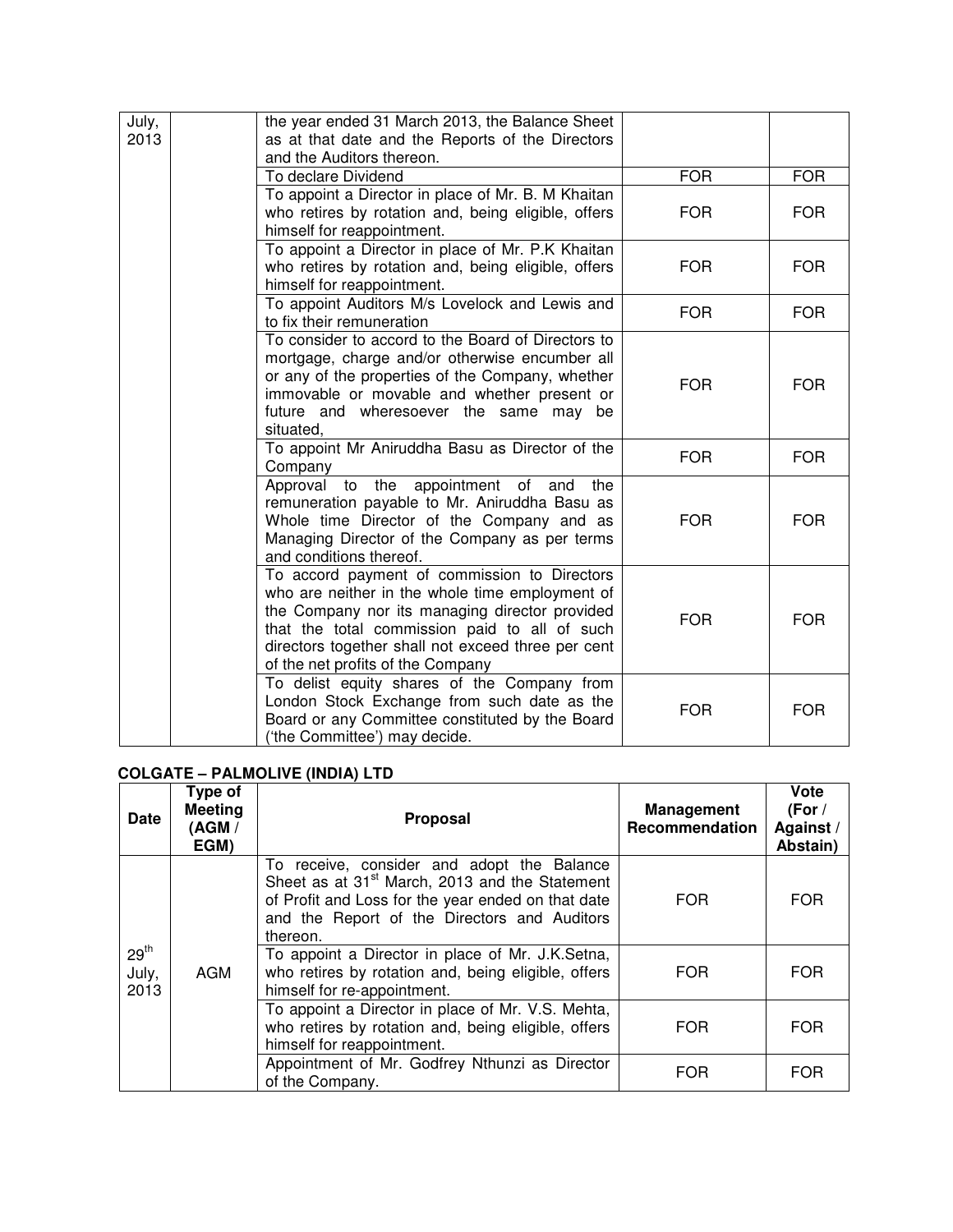| Appointment of Mr. Godfrey Nthunzi, as Whole-<br>time Director of the Company as per agreed<br>terms and conditions | <b>FOR</b> | <b>FOR</b> |
|---------------------------------------------------------------------------------------------------------------------|------------|------------|
| To appoint Auditors and fix their remuneration.                                                                     | FOR        | <b>FOR</b> |

### **IDFC Ltd**

| <b>Date</b>      | Type of<br><b>Meeting</b><br>(AGM /<br>EGM) | <b>Proposal</b>                                                                                                                                                                                                                                                  | <b>Management</b><br>Recommendation | Vote<br>(For /<br>Against /<br>Abstain) |
|------------------|---------------------------------------------|------------------------------------------------------------------------------------------------------------------------------------------------------------------------------------------------------------------------------------------------------------------|-------------------------------------|-----------------------------------------|
|                  |                                             | To receive, consider and adopt the Balance<br>Sheet as at 31 <sup>st</sup> March, 2013 and the Statement<br>of Profit and Loss and the cash Flow statement<br>for the financial year ended on that date and the<br>Report of the Directors and Auditors thereon. | <b>FOR</b>                          | <b>FOR</b>                              |
|                  |                                             | To declare dividend on equity shares                                                                                                                                                                                                                             | <b>FOR</b>                          | <b>FOR</b>                              |
|                  | <b>AGM</b>                                  | Retirement by rotation and re-appointment of Dr.<br>Omkar Goswami as Director                                                                                                                                                                                    | <b>FOR</b>                          | <b>FOR</b>                              |
|                  |                                             | Retirement by rotation and re-appointment of Mr.<br><b>Shardul Shroff as Director</b>                                                                                                                                                                            | <b>FOR</b>                          | <b>FOR</b>                              |
| 29 <sup>th</sup> |                                             | Re-appointment of M/s. Deloitte Haskins and<br>Sells, Chartered Accountants as the auditors of<br>the company and to fix their remuneration.                                                                                                                     | <b>FOR</b>                          | <b>FOR</b>                              |
| July<br>2013     |                                             | Appointment of Mr. Joseph Dominic Silva as<br>director of the company                                                                                                                                                                                            | <b>FOR</b>                          | <b>FOR</b>                              |
|                  |                                             | Appointment of Ms. Snehalata Shrivastava as<br>director of the company                                                                                                                                                                                           | <b>FOR</b>                          | <b>FOR</b>                              |
|                  |                                             | Appointment of Dr. Rajiv B. Lall as Executive<br>Chairman                                                                                                                                                                                                        | <b>FOR</b>                          | <b>FOR</b>                              |
|                  |                                             | Appointment of Mr. Vikram Limaye as Managing<br>Director and CEO of the company                                                                                                                                                                                  | <b>FOR</b>                          | <b>FOR</b>                              |
|                  |                                             | Payment of Commission to Non-Executive<br><b>Directors</b>                                                                                                                                                                                                       | <b>FOR</b>                          | <b>FOR</b>                              |
|                  |                                             | Issuance of shares under ESOS upto 2% of the<br>issued capital of the company                                                                                                                                                                                    | <b>FOR</b>                          | <b>FOR</b>                              |
|                  |                                             | Decrease in limit of FII shareholding in the equity<br>share capital from 74% to 54%                                                                                                                                                                             | <b>FOR</b>                          | <b>FOR</b>                              |

# **SHOPPERS STOP LTD**

| <b>Date</b>                       | Type of<br><b>Meeting</b><br>(AGM /<br>EGM) | <b>Proposal</b>                                                                                                                                                                                                                           | <b>Management</b><br>Recommendation | Vote<br>(For /<br><b>Against</b><br>Abstain) |
|-----------------------------------|---------------------------------------------|-------------------------------------------------------------------------------------------------------------------------------------------------------------------------------------------------------------------------------------------|-------------------------------------|----------------------------------------------|
| 30 <sup>th</sup><br>July,<br>2013 | AGM                                         | To receive, consider and adopt the audited<br>Balance Sheet as at March 31, 2013 and the<br>Statement of Profit and Loss for the year ended<br>on that date together with the Reports of the<br>Directors and Statutory Auditors thereon. | <b>FOR</b>                          | <b>FOR</b>                                   |
|                                   |                                             | To declare dividend on equity shares.                                                                                                                                                                                                     | <b>FOR</b>                          | FOR.                                         |
|                                   |                                             | To appoint a Director in place of Mr. Gulu<br>Mirchandani, who retires by rotation and being<br>eligible, offers himself for re-appointment.                                                                                              | <b>FOR</b>                          | <b>FOR</b>                                   |
|                                   |                                             | To appoint a Director in place of Mr. Deepak                                                                                                                                                                                              | <b>FOR</b>                          | <b>FOR</b>                                   |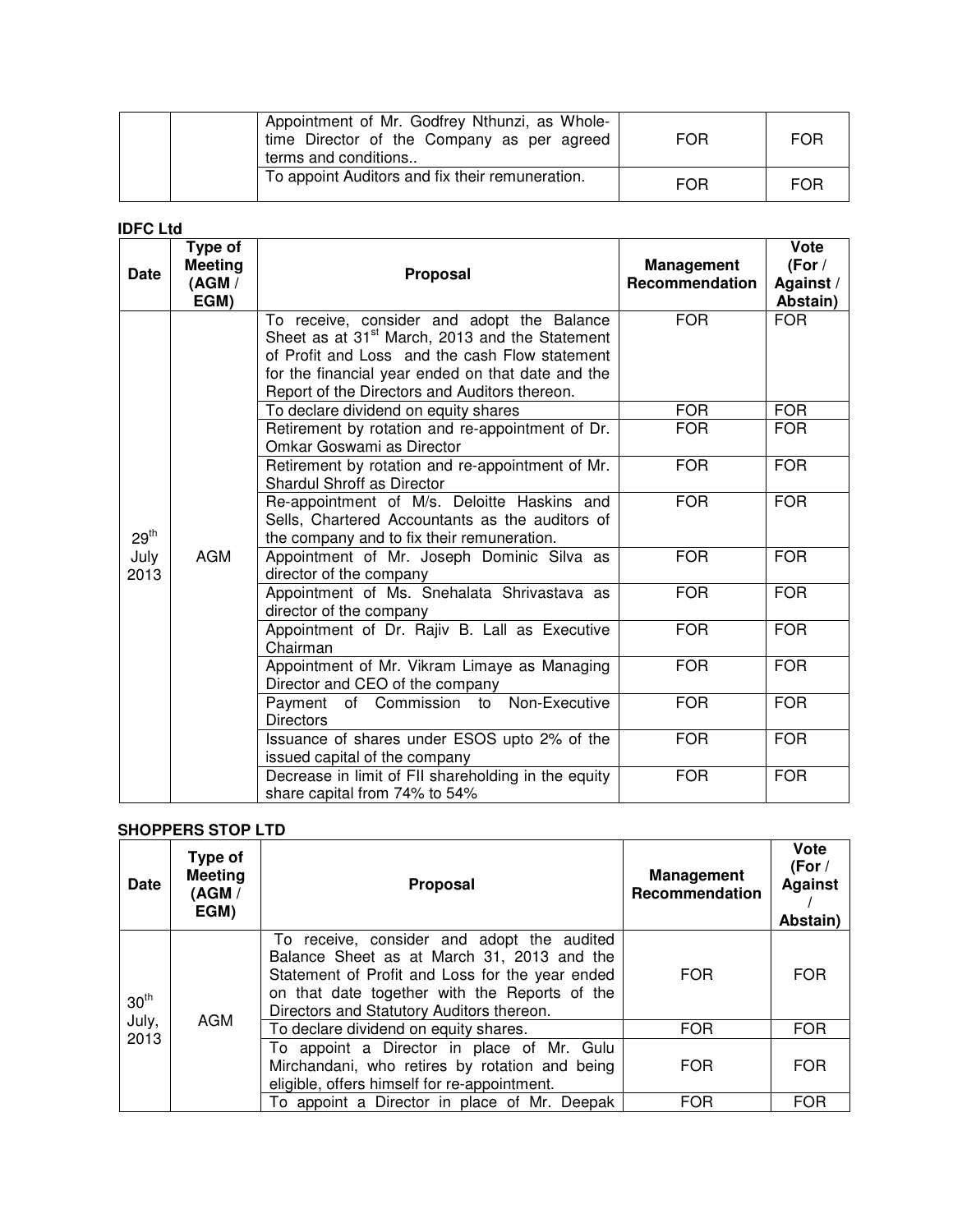| Ghaisas, who retires by rotation and being<br>eligible, offers himself for re-appointment                                         |            |            |
|-----------------------------------------------------------------------------------------------------------------------------------|------------|------------|
| To appoint Deloitte Haskins & Sells, Chartered<br>Accountants as Statutory Auditors of the<br>Company and fix their remuneration. | <b>FOR</b> | <b>FOR</b> |

## **L&T Finance Holdings**

| Date                           | Type of<br><b>Meeting</b><br>(AGM /<br>EGM) | Proposal                                                                                                                                                                                                       | <b>Management</b><br>Recommendation | Vote<br>(For /<br>Against/<br>Abstain) |
|--------------------------------|---------------------------------------------|----------------------------------------------------------------------------------------------------------------------------------------------------------------------------------------------------------------|-------------------------------------|----------------------------------------|
|                                |                                             | To consider and adopt the Balance Sheet as at<br>31 <sup>st</sup> March, 2013 and the Statement of Profit and<br>Loss for the year ended on that date and the<br>Report of the Directors and Auditors thereon. | <b>FOR</b>                          | FOR.                                   |
|                                |                                             | To declare a dividend on preference shares                                                                                                                                                                     | <b>FOR</b>                          | <b>FOR</b>                             |
|                                |                                             | To declare a dividend on equity shares                                                                                                                                                                         | <b>FOR</b>                          | <b>FOR</b>                             |
|                                |                                             | Retirement by rotation and re-appointment of Mr.<br>R. Shankar Raman as Director                                                                                                                               | <b>FOR</b>                          | <b>FOR</b>                             |
| 1 <sup>st</sup><br>Aug<br>2013 | <b>AGM</b>                                  | Appointment of M/s. Sharp and Tannan,<br>Chartered Accountants as Statutory Auditors of<br>the company and to fix their remuneration                                                                           | <b>FOR</b>                          | <b>FOR</b>                             |
|                                |                                             | Not to fill the vacancy of Mr. Subramanium N.,<br>Director retiring by rotation and not seeking re-<br>appointment                                                                                             | <b>FOR</b>                          | <b>FOR</b>                             |
|                                |                                             | Not to fill the vacancy of Mr. M. Venugopalan,<br>Director retiring by rotation and not seeking re-<br>appointment                                                                                             | <b>FOR</b>                          | <b>FOR</b>                             |
|                                |                                             | Appointment of Mr. R. Gopalakrishnan as Director<br>of the Company                                                                                                                                             | <b>FOR</b>                          | <b>FOR</b>                             |

## **ICRA Ltd**

| <b>Date</b>     | Type of<br><b>Meeting</b><br>(AGM /<br>EGM) | <b>Proposal</b>                                                                                                                                                                                                            | <b>Management</b><br>Recommendation | Vote<br>(For /<br>Against/<br>Abstain) |
|-----------------|---------------------------------------------|----------------------------------------------------------------------------------------------------------------------------------------------------------------------------------------------------------------------------|-------------------------------------|----------------------------------------|
|                 |                                             | To receive, consider and adopt the Balance<br>Sheet as at 31 <sup>st</sup> March, 2013 and the Statement<br>of Profit and Loss for the year ended on that date<br>and the Report of the Directors and Auditors<br>thereon. | <b>FOR</b>                          | <b>FOR</b>                             |
|                 |                                             | To declare dividend on equity shares                                                                                                                                                                                       | <b>FOR</b>                          | <b>FOR</b>                             |
| 2 <sup>nd</sup> |                                             | To appoint a Director in place of Dr. Uddesh Kohli<br>who retires by rotation and, being eligible, offers<br>himself for re-appointment                                                                                    | <b>FOR</b>                          | <b>FOR</b>                             |
| Aug<br>2013     | AGM                                         | To appoint a Director in place of Prof Deepak<br>Nayyar who retires by rotation and, being eligible,<br>offers himself for re-appointment                                                                                  | <b>FOR</b>                          | <b>FOR</b>                             |
|                 |                                             | Re-appointment of M/s.Vipin Aggarwal and<br>Associates, Chartered Accountants as Statutory<br>Auditors and fix their remuneration                                                                                          | <b>FOR</b>                          | <b>FOR</b>                             |
|                 |                                             | Re-appointment<br>of<br>Mr.<br>Pranab<br>Kumar<br>Choudhury, a Whole Time Director designated as<br>Chairman and Group CEO as per terms and<br>conditions thereof.                                                         | <b>FOR</b>                          | <b>FOR</b>                             |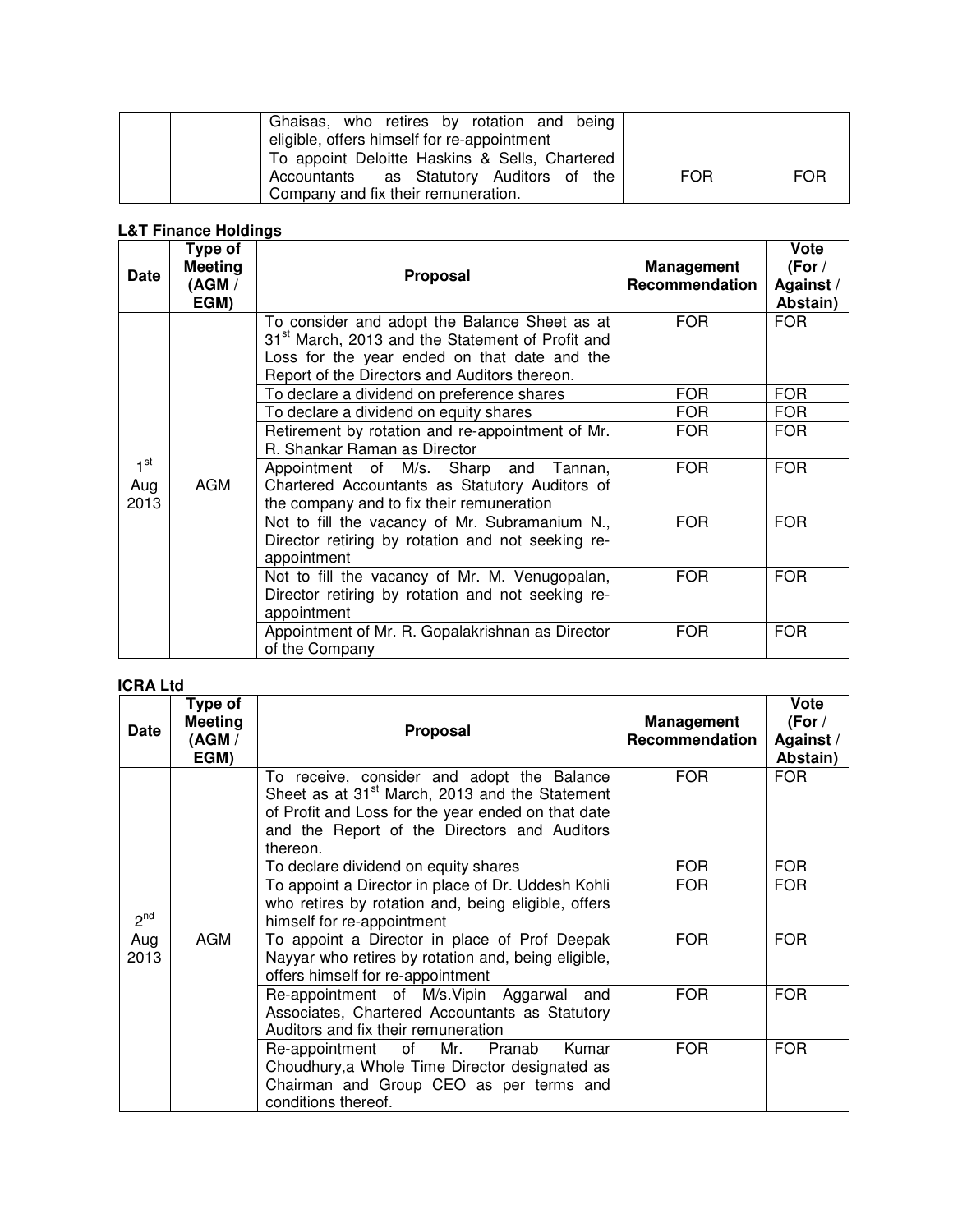| Appointment of Dr. Min Ye as Director of the                             | <b>FOR</b> | <b>FOR</b> |
|--------------------------------------------------------------------------|------------|------------|
| company                                                                  |            |            |
| Appointment of Mr. Simon Richard Hastilow as<br>Director of the company. | <b>FOR</b> | <b>FOR</b> |

### **JYOTHY LABORATORIES LTD**

| <b>Date</b>                  | <b>Type of</b><br><b>Meeting</b><br>(AGM /<br>EGM) | <b>Proposal</b>                                                                                                                                                                                                                                    | <b>Management</b><br>Recommendation | Vote<br>(For /<br><b>Against</b><br>Abstain) |
|------------------------------|----------------------------------------------------|----------------------------------------------------------------------------------------------------------------------------------------------------------------------------------------------------------------------------------------------------|-------------------------------------|----------------------------------------------|
|                              |                                                    | Adoption of Audited Balance Sheet as at 31 <sup>st</sup><br>March, 2013 and statement of Profit and Loss<br>Account for the Financial Year April 2012 to<br>March 2013 together with the Reports of the<br>Board of Directors and Auditors Report. | <b>FOR</b>                          | <b>FOR</b>                                   |
|                              |                                                    | To declare dividend on equity shares                                                                                                                                                                                                               | <b>FOR</b>                          | <b>FOR</b>                                   |
| $12^{th}$<br>August,<br>2013 | <b>AGM</b>                                         | To appoint a Director in place of Mr. K P<br>Padmakumar who retires by rotation and, being<br>eligible, offers himself for re-appointment                                                                                                          | <b>FOR</b>                          | <b>FOR</b>                                   |
|                              |                                                    | To appoint a Director in place of Mr. Bipin R<br>Shah who retires by rotation and, being eligible,<br>offers himself for re-appointment.                                                                                                           | <b>FOR</b>                          | <b>FOR</b>                                   |
|                              |                                                    | Re-appointment of S.R. Batliboi & Associates<br>LLP, Chartered Accountants, Mumbai as<br>Statutory Auditors and to fix their remuneration.                                                                                                         | <b>FOR</b>                          | <b>FOR</b>                                   |
|                              |                                                    | Special Resolution for payment of remuneration<br>and perquisites to Mr. M.P.Ramachandran,<br>Chairman and Managing Director.                                                                                                                      | <b>FOR</b>                          | <b>FOR</b>                                   |
|                              |                                                    | Special Resolution for payment of remuneration<br>and perquisites to Mr. K.Ullas Kamath, Joint<br>Managing Director.                                                                                                                               | <b>FOR</b>                          | FOR.                                         |
|                              |                                                    | Special Resolution for payment of remuneration<br>and perquisites to Ms. M.R.Jyothy, Whole Time<br>Director.                                                                                                                                       | <b>FOR</b>                          | <b>FOR</b>                                   |
|                              |                                                    | Special Resolution for payment of remuneration<br>and perquisites to Mr. S.Raghunandan, Whole<br>Time Director and Chief Executive Officer.                                                                                                        | <b>FOR</b>                          | <b>FOR</b>                                   |

# **The Phoenix Mills Ltd**

| <b>Date</b>                  | <b>Type of</b><br><b>Meeting</b><br>(AGM /<br>EGM) | <b>Proposal</b>                                                                                                                                                                                          | <b>Management</b><br>Recommendation | Vote<br>(For $/$<br>Against /<br>Abstain) |
|------------------------------|----------------------------------------------------|----------------------------------------------------------------------------------------------------------------------------------------------------------------------------------------------------------|-------------------------------------|-------------------------------------------|
| $21^{th}$<br>August,<br>2013 | <b>AGM</b>                                         | To consider and adopt the audited Balance<br>Sheet as at March 31, 2013 and the Profit and<br>Loss for the year ended on that date together<br>with the Reports of the Directors and thereon<br>Auditors | <b>FOR</b>                          | <b>FOR</b>                                |
|                              |                                                    | To declare dividend on equity shares                                                                                                                                                                     | <b>FOR</b>                          | <b>FOR</b>                                |
|                              |                                                    | Re-appointment of Mr. Amit Kumar Dabriwala<br>as a Director                                                                                                                                              | <b>FOR</b>                          | <b>FOR</b>                                |
|                              |                                                    | Re-appointment of Mr. Suhail Nathani as a                                                                                                                                                                | <b>FOR</b>                          | <b>FOR</b>                                |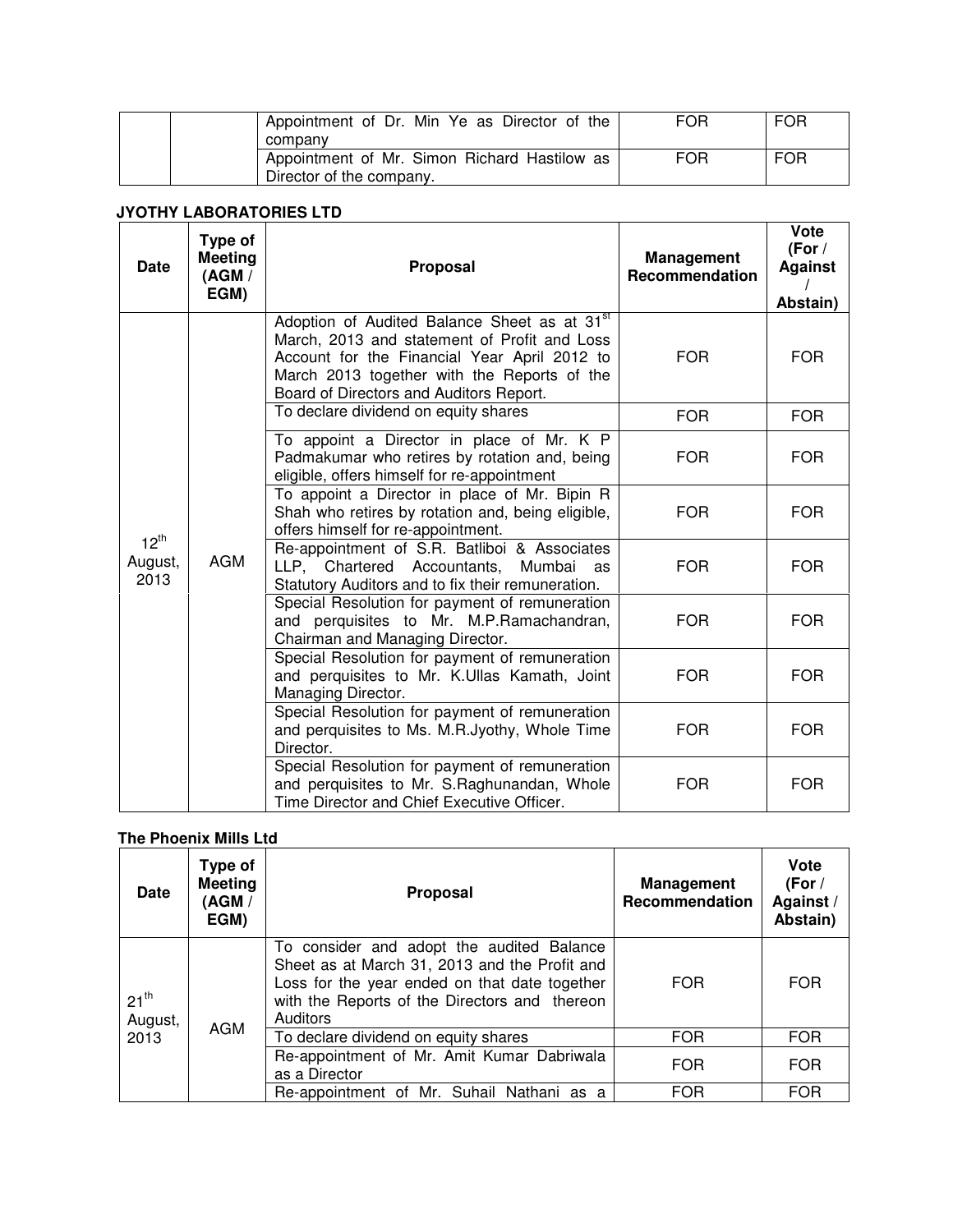| <b>Director</b>                                                                                                 |     |            |
|-----------------------------------------------------------------------------------------------------------------|-----|------------|
| Appointment of Mr. Gautam Nayak as a<br><b>Director</b>                                                         | FOR | <b>FOR</b> |
| To appoint M/s A M Ghelani & Co as Statutory<br>Auditors and to fix their remuneration                          | FOR | <b>FOR</b> |
| To raise funds to the extent of Rs.1000/- cr<br>through QIP/Pvt Placement/Public Issue or<br>Preferential Issue | FOR | <b>FOR</b> |

# **TV TODAY NETWORK LTD**

| <b>Date</b>                  | Type of<br><b>Meeting</b><br>AGM /<br>EGM) | <b>Proposal</b>                                                                                                                                                                                          | <b>Management</b><br>Recommendation | Vote<br>(For $/$<br>Against/<br>Abstain) |
|------------------------------|--------------------------------------------|----------------------------------------------------------------------------------------------------------------------------------------------------------------------------------------------------------|-------------------------------------|------------------------------------------|
| $22^{nd}$<br>August,<br>2013 | <b>AGM</b>                                 | To consider and adopt the audited Balance<br>Sheet as at March 31, 2013 and the Profit and<br>Loss for the year ended on that date together<br>with the Reports of the Directors and thereon<br>Auditors | FOR                                 | <b>FOR</b>                               |
|                              |                                            | To declare dividend on equity shares                                                                                                                                                                     | FOR.                                | <b>FOR</b>                               |
|                              |                                            | Re-appointment of Mr. Anil Mehra as Director<br>of the Company.                                                                                                                                          | FOR.                                | <b>FOR</b>                               |
|                              |                                            | Re-appointment of Mr. Rakesh Kumar Malhotra<br>as Director of the Company.                                                                                                                               | FOR                                 | <b>FOR</b>                               |
|                              |                                            | To<br>appoint of M/s. Price<br>Waterhouse,<br>Chartered Accountants as Statutory Auditors of<br>the Company and to fix their remuneration.                                                               | FOR                                 | <b>FOR</b>                               |
|                              |                                            | To approve remuneration of Ms. Koel Purie<br>Rinchet, Whole Time Director of the Company<br>as per agreed terms and conditions.                                                                          | FOR                                 | <b>FOR</b>                               |

# **HINDUSTAN PETROLEUM CORPORATION LTD**

| <b>Date</b>                      | Type of<br><b>Meeting</b><br>(AGM /<br>EGM) | Proposal                                                                                                                                                                              | Management<br>Recommendation | Vote<br>(For $/$<br>Against /<br>Abstain) |
|----------------------------------|---------------------------------------------|---------------------------------------------------------------------------------------------------------------------------------------------------------------------------------------|------------------------------|-------------------------------------------|
| 5 <sup>th</sup><br>Sept,<br>2013 | <b>AGM</b>                                  | To receive, consider & adopt the Balance<br>Sheet as on March 31, 2013, P&L Account for<br>the year ended on that date and reports of the<br>Board of Directors and Auditors thereon. | <b>FOR</b>                   | <b>FOR</b>                                |
|                                  |                                             | To declare equity dividend for the financial<br>Year 2012–13                                                                                                                          | <b>FOR</b>                   | <b>FOR</b>                                |
|                                  |                                             | Appointment of a Director in place of Shri S.K<br>Roongta, who retires by rotation & is eligible<br>for reappointment.                                                                | <b>FOR</b>                   | <b>FOR</b>                                |
|                                  |                                             | Appointment of a Director in place of Smt<br>Nishi Vasudeva, who retires by rotation & is<br>eligible for reappointment.                                                              | <b>FOR</b>                   | <b>FOR</b>                                |
|                                  |                                             | Appointment of a Director in place of Shri Anil<br>Razdan, who retires by rotation & is eligible<br>for reappointment.                                                                | <b>FOR</b>                   | <b>FOR</b>                                |
|                                  |                                             | Appointment of a Director in place of Shri G.K                                                                                                                                        | <b>FOR</b>                   | <b>FOR</b>                                |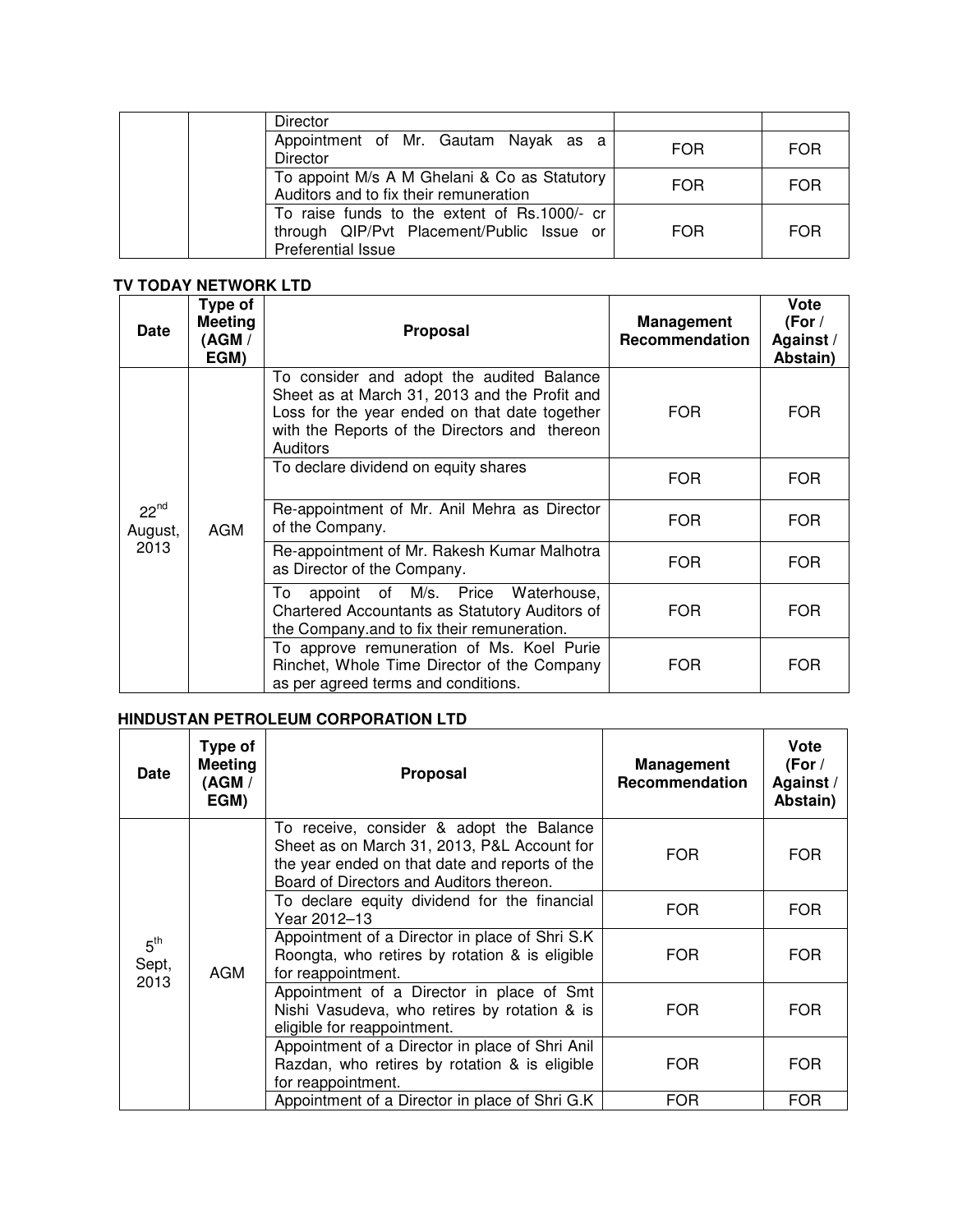| Pillai, who retires by rotation & is eligible for<br>reappointment.                           |            |            |
|-----------------------------------------------------------------------------------------------|------------|------------|
| Appointment of Dr. Gitesh K Shah as Director<br>of the company, liable to retire by rotation. | <b>FOR</b> | <b>FOR</b> |
| Appointment of Shri. K V Rao as Director of<br>the company, liable to retire by rotation.     | <b>FOR</b> | <b>FOR</b> |
| Appointment of Shri R K Singh as Director of<br>the company, liable to retire by rotation.    | <b>FOR</b> | <b>FOR</b> |
| Appointment of Shri. B K Namdeo as Director<br>of the company, liable to retire by rotation.  | <b>FOR</b> | <b>FOR</b> |

## **NAGARJUNA FERTILIZERS AND CHEMICALS LTD**

| <b>Date</b>         | Type of<br><b>Meeting</b><br>(AGM /<br>EGM) | Proposal                                                                                                                                                                                                                                                                                                                                                                                                                                                                                                                                                                                                                                 | <b>Management</b><br>Recommendation | Vote<br>(For /<br>Against /<br>Abstain) |
|---------------------|---------------------------------------------|------------------------------------------------------------------------------------------------------------------------------------------------------------------------------------------------------------------------------------------------------------------------------------------------------------------------------------------------------------------------------------------------------------------------------------------------------------------------------------------------------------------------------------------------------------------------------------------------------------------------------------------|-------------------------------------|-----------------------------------------|
| $29th$ Nov.<br>2013 | <b>AGM</b>                                  | To receive, consider and adopt the<br>Balance Sheet as at 31 <sup>st</sup> March, 2013<br>and the Statement of Profit and Loss and<br>the cash Flow statement for the financial<br>year ended on that date and the Report<br>of the Directors and Auditors thereon.                                                                                                                                                                                                                                                                                                                                                                      | <b>FOR</b>                          | <b>FOR</b>                              |
|                     |                                             | To appoint a Director in the place of Dr.<br>N.C.B. Nath who retires by rotation and<br>is eligible for re-appointment.                                                                                                                                                                                                                                                                                                                                                                                                                                                                                                                  | <b>FOR</b>                          | <b>FOR</b>                              |
|                     |                                             | To appoint a Director in the place of<br>Shri.S.R. Ramakrishnan who retires by<br>rotation<br>and<br>is<br>eligible<br>for<br>re-<br>appointment.                                                                                                                                                                                                                                                                                                                                                                                                                                                                                        | <b>FOR</b>                          | <b>FOR</b>                              |
|                     |                                             | Re-appointment of M/s M Bhaskara Rao<br>and<br>Co,<br>Chartered<br>Accountants,<br>Hyderabad as Auditors of the company<br>and to fix their remuneration                                                                                                                                                                                                                                                                                                                                                                                                                                                                                 | <b>FOR</b>                          | <b>FOR</b>                              |
|                     |                                             | To consider alteration in the Articles of<br>Association by inserting clause Article No<br>4A - on Buyback of shares                                                                                                                                                                                                                                                                                                                                                                                                                                                                                                                     | <b>FOR</b>                          | <b>AGAINST</b>                          |
|                     |                                             | To consider inserting a new Article 136 in<br>place of the existing Article 136 of the<br>Articles of Association. Resolve that any<br>moneys, investments, or other assets<br>forming part of the undivided profits of<br>the Company standing to the credit of the<br>Reserves, or any Capital Redemption<br>Reserve Account, or in the hands of the<br>Company and available for dividend or<br>representing premiums received on the<br>issue of shares and standing to the credit<br>of the Securities Premium Account be<br>capitalized and distributed amongst such<br>of the members as would be entitled to<br>receive the same | <b>FOR</b>                          | <b>FOR</b>                              |
|                     |                                             | Sub-division of Preference shares                                                                                                                                                                                                                                                                                                                                                                                                                                                                                                                                                                                                        | <b>FOR</b>                          | <b>FOR</b>                              |